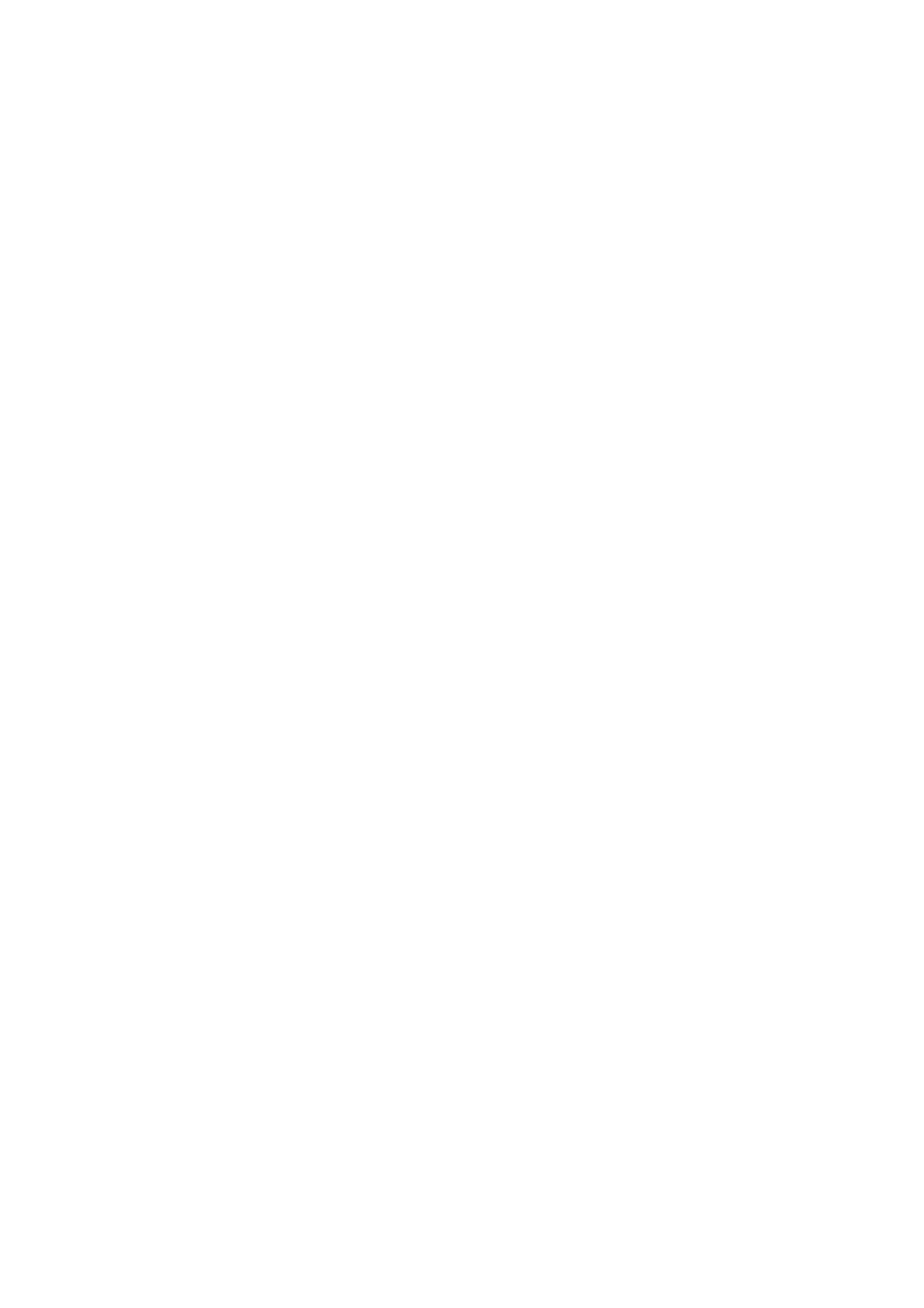# **Table of contents**

| 1. |     |  |  |
|----|-----|--|--|
|    | 1.1 |  |  |
|    | 1.2 |  |  |
|    |     |  |  |
|    |     |  |  |
|    |     |  |  |
|    | 1.3 |  |  |
|    |     |  |  |
|    |     |  |  |
|    |     |  |  |
| 2. |     |  |  |
|    | 2.1 |  |  |
|    | 2.2 |  |  |
|    |     |  |  |
|    |     |  |  |
|    |     |  |  |
|    |     |  |  |
|    |     |  |  |
|    | 2.3 |  |  |
| 3. |     |  |  |
|    | 3.1 |  |  |
|    | 3.2 |  |  |
|    |     |  |  |
|    |     |  |  |
|    |     |  |  |
|    |     |  |  |
|    |     |  |  |
|    |     |  |  |
|    |     |  |  |
|    | 3.3 |  |  |
|    |     |  |  |
|    |     |  |  |
|    |     |  |  |
|    |     |  |  |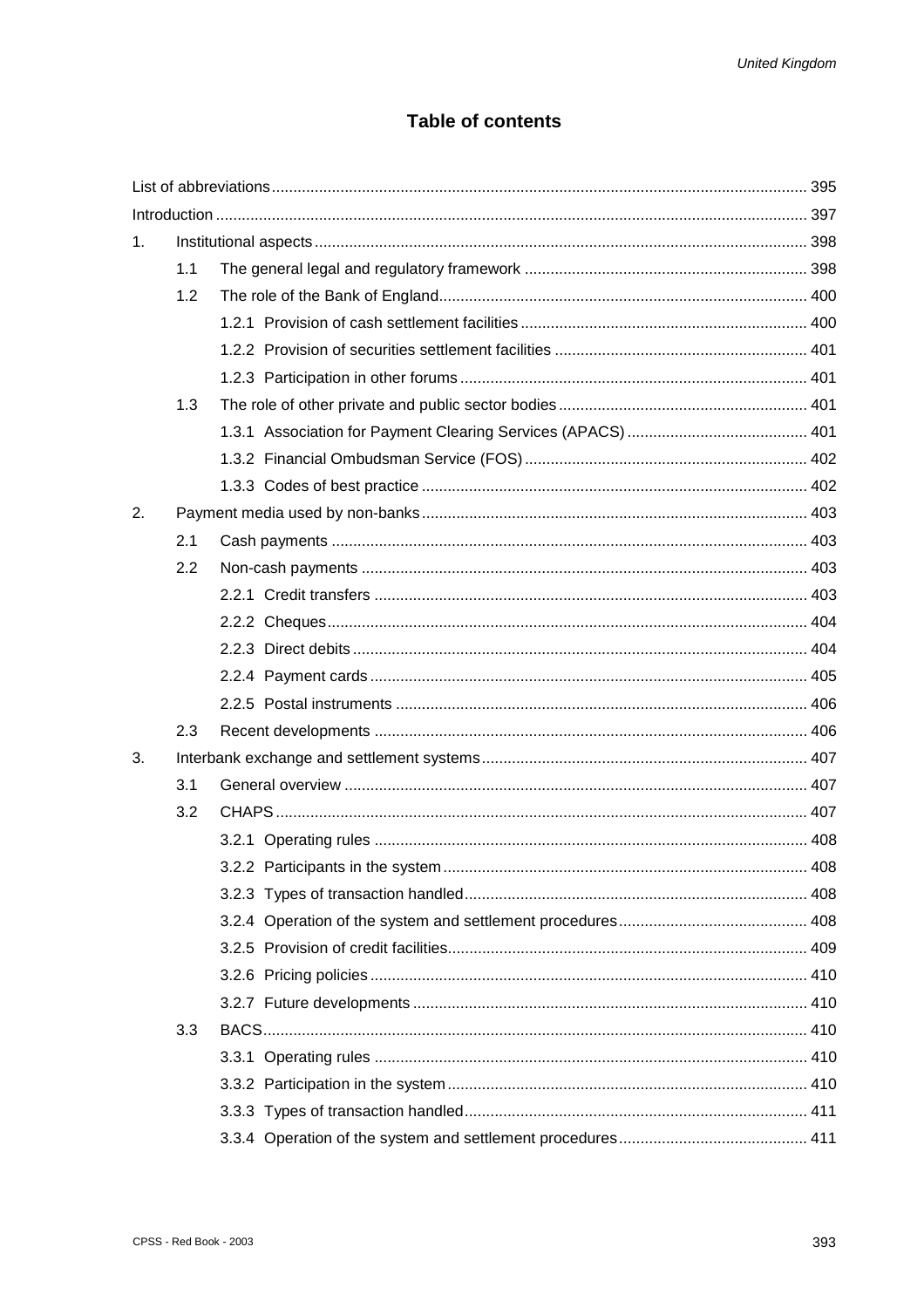|                | 3.4 |  |  |
|----------------|-----|--|--|
|                |     |  |  |
|                |     |  |  |
|                |     |  |  |
|                |     |  |  |
|                |     |  |  |
|                |     |  |  |
|                | 3.5 |  |  |
| $\mathbf{4}$ . |     |  |  |
|                | 4.1 |  |  |
|                | 4.2 |  |  |
|                |     |  |  |
|                |     |  |  |
|                |     |  |  |
|                |     |  |  |
|                | 4.3 |  |  |
|                |     |  |  |
|                |     |  |  |
|                | 4.4 |  |  |
|                |     |  |  |
|                |     |  |  |
|                | 4.5 |  |  |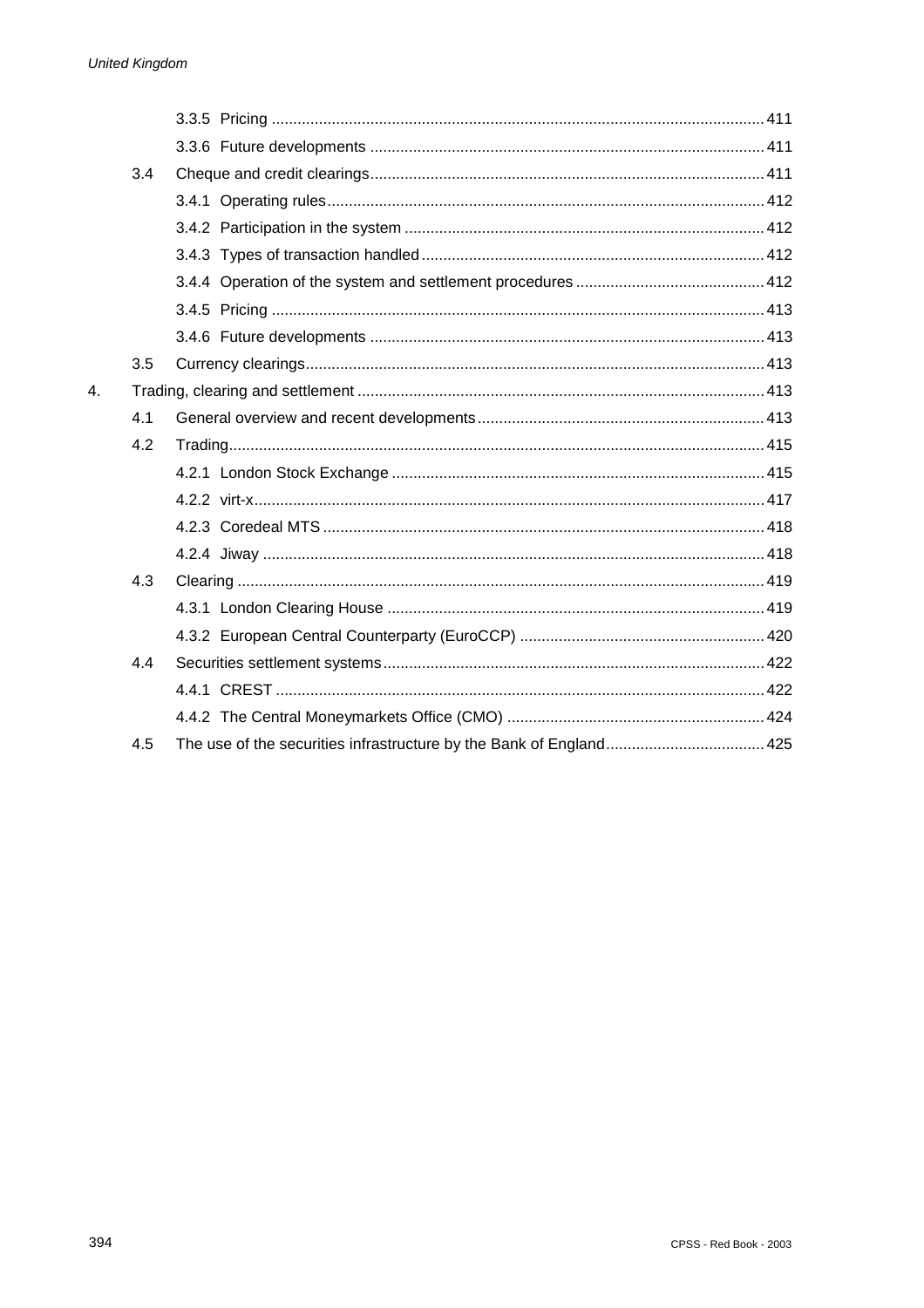# **List of abbreviations**

| <b>AIM</b>     | <b>Alternative Investment Market</b>                               |
|----------------|--------------------------------------------------------------------|
| <b>APACS</b>   | <b>Association for Payment Clearing Services</b>                   |
| <b>BBA</b>     | <b>British Bankers' Association</b>                                |
| <b>BCSB</b>    | <b>Banking Code Standards Board</b>                                |
| <b>BSA</b>     | <b>Building Societies Association</b>                              |
| <b>CDI</b>     | <b>CREST Depository Interest</b>                                   |
| <b>CDL</b>     | <b>CREST Depository Limited</b>                                    |
| CGO            | <b>Central Gilts Office</b>                                        |
| <b>CHAPS</b>   | <b>Clearing House Automated Payment System</b>                     |
| <b>CMO</b>     | Central Moneymarkets Office                                        |
| <b>CSD</b>     | central securities depository                                      |
| <b>EuroCCP</b> | <b>European Central Counterparty</b>                               |
| <b>FOS</b>     | <b>Financial Ombudsman Service</b>                                 |
| <b>FMIRs</b>   | Financial Markets and Insolvency (Settlement Finality) Regulations |
| FSA.           | <b>Financial Services Authority</b>                                |
| <b>FSMA</b>    | <b>Financial Services and Markets Act</b>                          |
| <b>IBDE</b>    | Interbank Data Exchange                                            |
| <b>IPE</b>     | International Petroleum Exchange                                   |
| <b>ISD</b>     | <b>Investment Services Directive</b>                               |
| <b>ISMA</b>    | International Securities Market Association                        |
| <b>LCH</b>     | <b>London Clearing House</b>                                       |
| <b>LIFFE</b>   | London International Financial Futures Exchange                    |
| <b>LME</b>     | London Metal Exchange                                              |
| <b>OMLX</b>    | OM London Securities and Derivatives Exchange                      |
| <b>PPS</b>     | <b>Protected Payments System</b>                                   |
| <b>RCH</b>     | <b>Recognised Clearing House</b>                                   |
| <b>RIE</b>     | Recognised Investment Exchange                                     |
| SEAQ           | <b>Stock Exchange Automated Quotation</b>                          |
| <b>SEAQI</b>   | <b>SEAQ International</b>                                          |
| <b>SEATS</b>   | <b>Stock Exchange Automated Trading Service</b>                    |
| <b>SETS</b>    | <b>Stock Exchange Electronic Trading Service</b>                   |
| <b>SFD</b>     | <b>Settlement Finality Directive</b>                               |
| <b>SLRC</b>    | Stock Lending and Repo Committee                                   |
| <b>SME</b>     | small and medium-sized enterprises                                 |
| <b>USRs</b>    | <b>Uncertificated Securities Regulations</b>                       |
|                |                                                                    |

Figures quoted in the text are in nominal terms.

All Bank of England publications referred to in the text are available on the Bank's website, [http:\\www.bankofengland.co.uk.](http://www.bankofengland.co.uk/)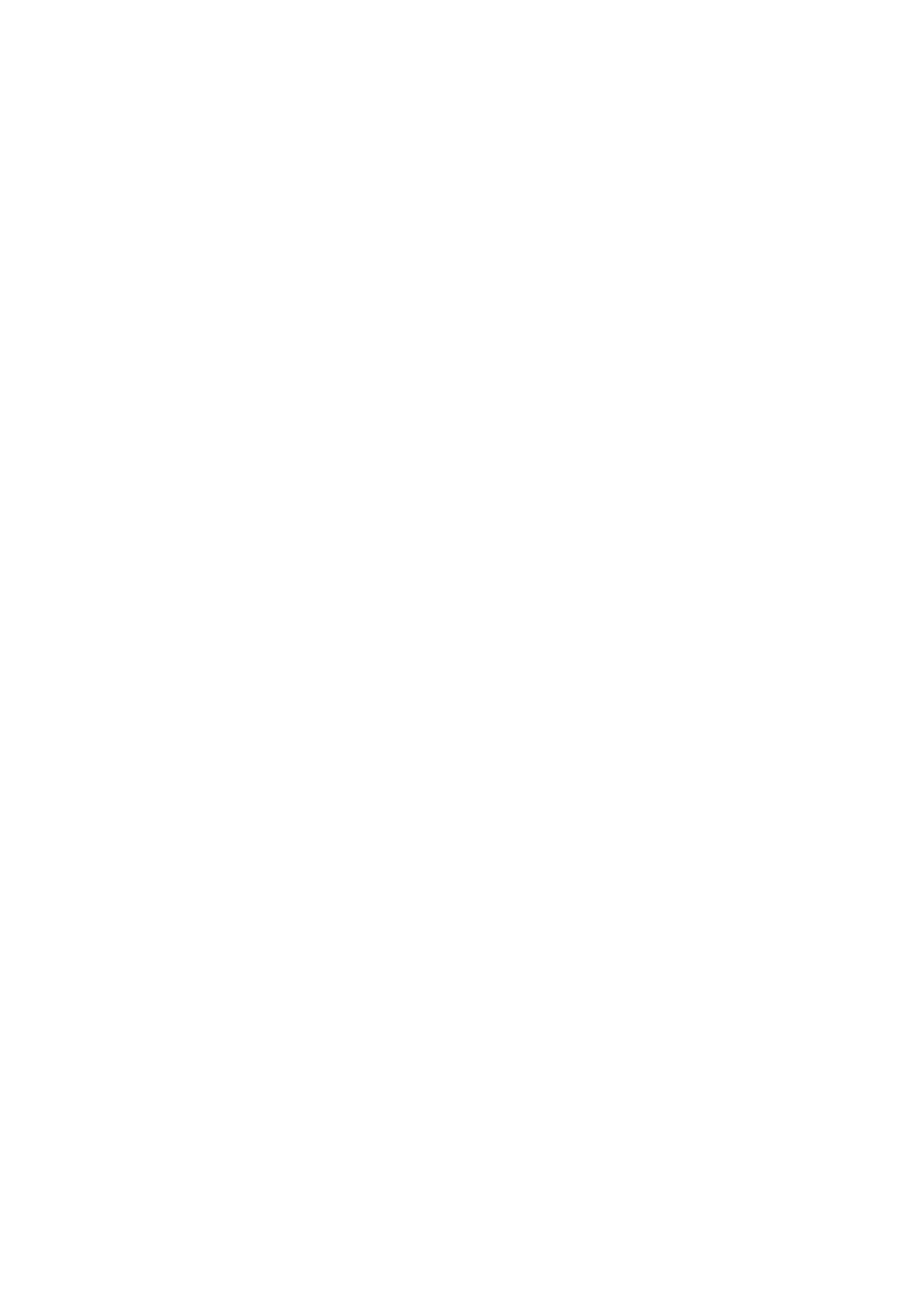# **Introduction**

The allocation of responsibilities amongst the UK financial sector authorities has changed considerably in recent years. In 1997, the role of banking supervision was transferred from the Bank of England to the Financial Services Authority (FSA). On 1 December 2001, the Financial Services and Markets Act (FSMA) 2000 came into force, substantially replacing the previous regulatory framework for financial services and bringing the regulation of securities, banking and insurance under the supervision of a single regulator, the FSA.

Under the Bank of England Act 1998, the Bank has statutory objectives relating to monetary policy; these are to maintain price stability and, subject to that, to support the government's economic policy. It is also required by the 1998 Act to formulate and publish its objectives and strategy. In general terms the objectives (or core purposes) are to:

- maintain the integrity and value of the currency;
- maintain the stability of the financial system, both domestic and international; and
- seek to ensure the effectiveness of the United Kingdom's financial services.

These objectives are reflected in a memorandum of understanding between HM Treasury, the Bank and the FSA to establish the framework for cooperation between the three bodies in the field of financial stability following the decision to transfer banking supervision from the Bank to the FSA.

In the payments industry, the main private sector body is the Association for Payment Clearing Services (APACS), set up in 1985. APACS is a non-statutory association providing a forum for the major banks and building societies to discuss non-competitive issues relating to money transmission. Three operational clearing companies currently fall under the APACS umbrella: CHAPS Clearing Company; BACS Ltd; and Cheque and Credit Clearing Company Ltd.

Most high-value wholesale payments go through the CHAPS (Clearing House Automated Payment System) RTGS system. There is, however, no lower limit on transaction values, and the system can be used for low-value (retail) payments when same-day finality is required. The system offers two separate clearings - one denominated in sterling, the other in euros. CHAPS Sterling moved to RTGS in April 1996, having previously settled on an end-of-day net basis. On 4 January 1999, CHAPS Euro began operations, and connects to the pan-EU TARGET system. Member banks can thus route both domestic and cross-border payments through CHAPS Euro. Since August 2001, with the completion of the NewCHAPS project, CHAPS Sterling and CHAPS Euro have operated on a common (SWIFTbased) technical platform.

There are two retail-oriented payment clearing arrangements in the United Kingdom. The BACS system offers an ACH service handling electronic payment orders, whilst the Cheque and Credit Clearing Company processes paper items such as cheques and credit vouchers. For both these clearings there is a two-tier access structure with direct settlement members and "indirect" participants. Settlement between direct members occurs across accounts held at the Bank of England.

Plastic cards are widely used in the United Kingdom. Credit cards are predominantly issued through the Visa and MasterCard schemes, while the main debit card issuers are SWITCH and Visa debit. Virtually all ATMs are interconnected via the LINK network, which allows the customers of participating institutions to access their accounts from any of these institutions' ATMs.

The Bank of England's role in payment systems is fivefold. First, it is a full member and shareholder of the three main clearing companies and of APACS. Second, it maintains the RTGS processor that is used to apply real-time payments to settlement accounts held with the Bank. Third, in order to allow for the smooth flow of payments through the CHAPS system, the Bank provides the CHAPS banks with additional intraday liquidity through repo agreements. Fourth, the Bank maintains an active policy interest in payment systems. Finally, the Bank is responsible for the oversight of UK payment systems and as such for ensuring that sufficient weight is given to risk reduction and management in such systems' design and operation.<sup>1</sup>

l

<sup>1</sup> The Bank's oversight role is described in *Oversight of Payment Systems* (Bank of England, November 2000).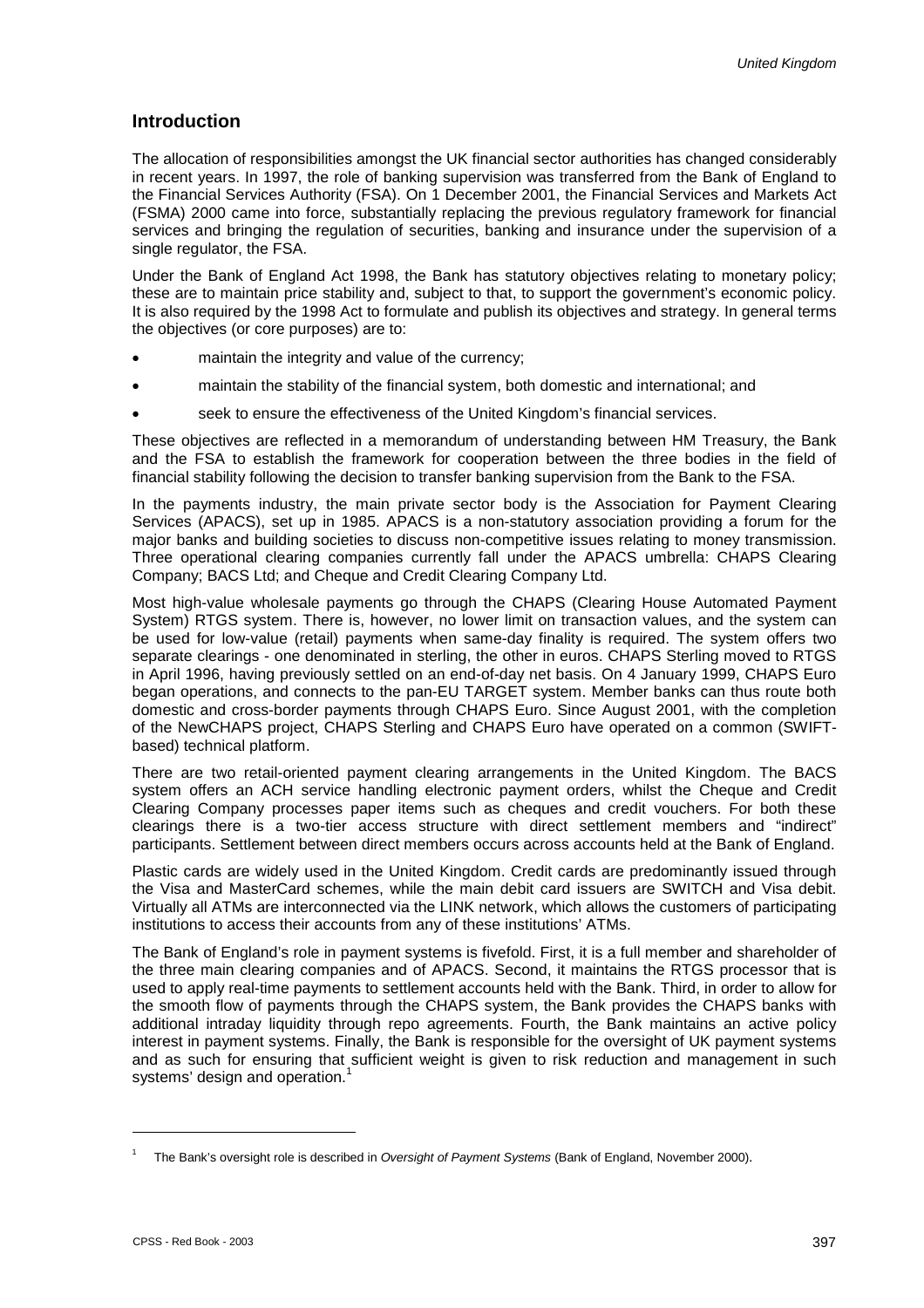In the United Kingdom, there are currently four major Recognised Investment Exchanges (RIEs) for securities. By far the largest is the London Stock Exchange, which operates order- and quote-driven markets in UK equities, international equities, UK government and commercial sterling bonds, eurobonds, medium-term notes, depositary receipts and exchange-traded funds. virt-x is an electronic stock exchange, operating an order-driven market in the majority of UK-listed securities and the largest European stocks. Coredeal MTS is a quote-driven market for benchmark corporate bond issues. Jiway, a hybrid order/quote-driven trading system, matching low-value buy and sell orders in a wide range of US and European equities, is part of the OM London Exchange (OMLX).

The United Kingdom has three Recognised Clearing Houses (RCHs): the London Clearing House (LCH), the European Central Counterparty (EuroCCP) and CREST.

LCH provides CCP services to the London International Financial Futures Exchange (LIFFE), the London Metal Exchange (LME), the International Petroleum Exchange (IPE), the London Stock Exchange (for trades on the SETS electronic trading platform) and for a limited number of contracts on the US-based Intercontinental Exchange. It also clears cash and repo transactions in a range of European government (including UK government) and supranational bonds and OTC interest rate swap transactions (with other instruments to be added to both services).

EuroCCP is the CCP chosen to clear for Nasdaq Europe, the pan-European stock exchange.

CREST is the United Kingdom's principal settlement system, and currently settles transactions in UK and Irish equities, government bonds and corporate fixed interest stocks held in dematerialised form. The system is operated by CRESTCo, a private sector company owned by a wide range of financial institutions operating in the securities markets. In 1999, control of the Bank of England's settlement systems CGO (for gilts and non-British government sterling debt) and CMO (for money market instruments) was transferred to CRESTCo, although the Bank of England continues to provide depository services for CMO instruments. Settlement of gilts and non-British government sterling debt was successfully absorbed into an enhanced CREST system in July 2000 and the CGO was closed; work is under way to integrate CMO instruments into CREST, thereby creating a single unified UK securities settlement system (SSS). CREST has also established links to other settlement systems in Europe and North America to enable transactions in foreign securities to be settled in CREST. In September 2002, a merger between CRESTCo and Euroclear was completed. The aim is to have a new settlement platform in place by 2005, although CREST members will for the time being access this platform using the system functionality currently available to them in CREST.

With the closure of the CGO and transfer of the CMO to CRESTCo, the Bank of England now has less direct involvement in trading, clearing and settlement. As well as being a participant in the money, bond and foreign exchange markets, the Bank also provides a settlement bank service for certain customers in CREST and the CMO.

# **1. Institutional aspects**

# **1.1 The general legal and regulatory framework**

The UK payment clearing systems described below have evolved through the actions of commercial institutions and are not, in the main, the subjects of specific legislation or regulatory provisions. The most widely used clearings in value terms are owned and controlled by their members through the clearing companies under the APACS umbrella.

All the settlement members of the APACS clearings are credit institutions authorised under the FSMA 2000, and they account for a very large proportion of the flows through these systems. The FSMA 2000 requires an institution to have prior authorisation before engaging in deposit-taking business in the United Kingdom. In addition, under the mutual recognition (or passport) regime of the Banking Consolidation Directive, credit institutions incorporated and authorised in other EEA Member States are given an automatic authorisation under the FSMA 2000 to carry out in the United Kingdom the activities listed in Annex I to the Directive. These passporting institutions are supervised for prudential purposes by the supervisory authority of their home state, and for the purposes of conduct of business regulation by the FSA.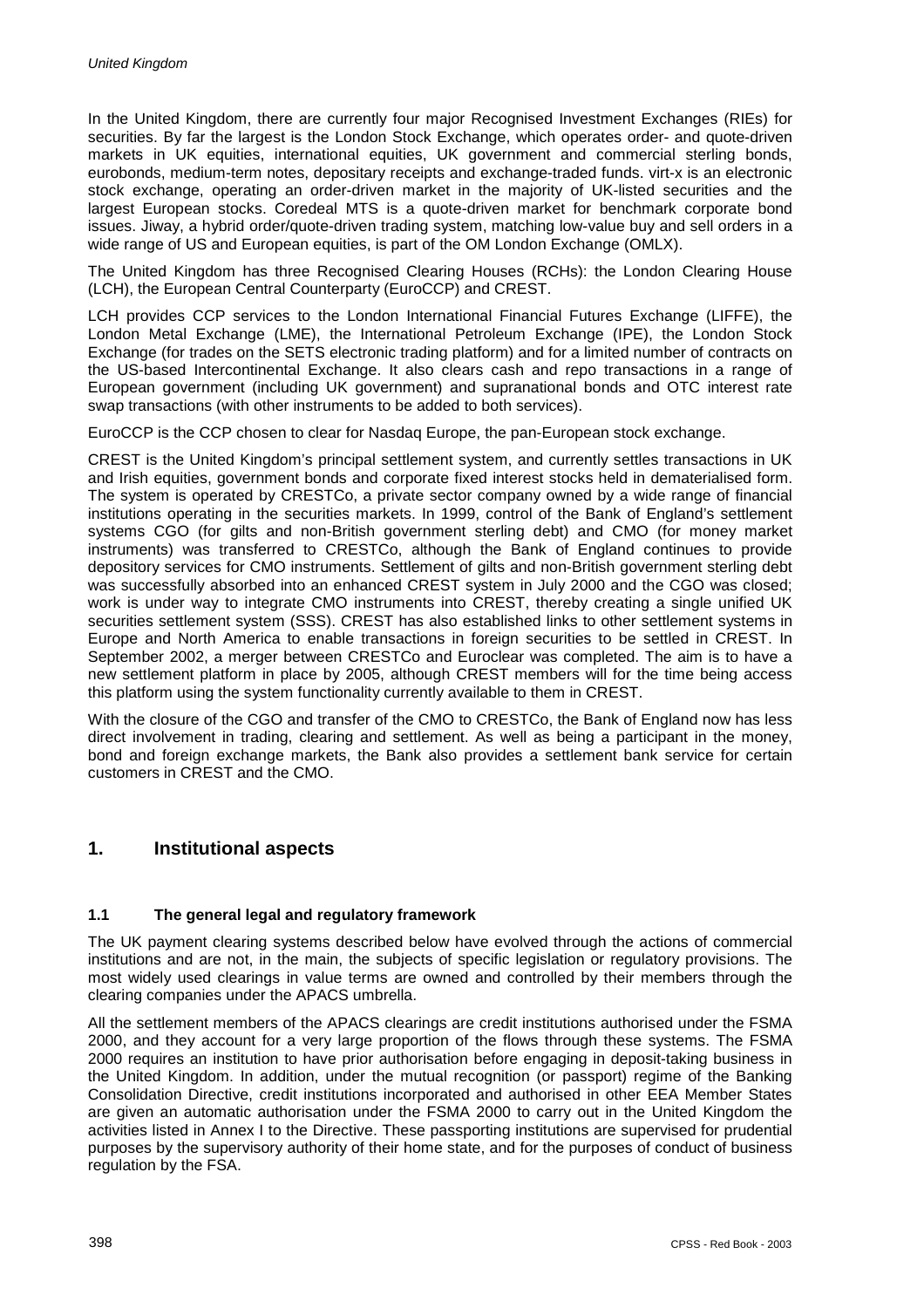There are principally four pieces of legislation that relate to the provision of payment services in the United Kingdom. The Bills of Exchange Act 1882 is a comprehensive codification of the previous law on bills of exchange, while the Cheques Acts, 1957 and 1992, modify the general principles of the 1882 Act as applied to cheques. More recently, the Deregulation (Bills of Exchange) Order 1996 allowed for the electronic truncation of cheques (see Section 3.4.4 below).

UK competition law relevant to payment systems is largely embodied in the Competition Act 1998. The United Kingdom's clearing systems and their membership criteria are (in addition to any EU competition law aspects) therefore subject to the provisions of this Act and the scrutiny of the Director General of Fair Trading in exercising the various powers available under that Act.

In December 2000, the government published a consultation document, *Competition in Payment Systems*, proposing that the Director General of Fair Trading should be given new powers aimed at promoting effective competition in payment systems for the benefit of consumers and businesses. The follow-up response to this consultation, published in August 2001, confirmed the government's intention to legislate. In the light of this, the United Kingdom's Office of Fair Trading set up a department to prepare for and administer any new regime.

The EC Directive on cross-border credit transfers was implemented in the United Kingdom by the Cross-Border Credit Transfers Regulations 1999, which clarifies the responsibilities of institutions participating in the sending, processing and receipt of cross-border credit transfers. This has been followed by an EC Regulation on the pricing of cross-border payments in euros, which was transposed into the national law of all EU member states in December 2001.

Moreover, the EC e-money Directives of September 2000 relating to the taking-up, pursuit and prudential supervision of issuers of electronic money have also been implemented in the United Kingdom. The FSA is the body responsible for supervising the activities of all e-money institutions.

In the United Kingdom, securities may generally be held in certificated or in uncertificated (or dematerialised) form. The Uncertificated Securities Regulations (USRs) 1995 provide for the dematerialisation of UK equities, and enabled the CREST book-entry transfer system to be introduced in July 1996. They were re-enacted with modifications in November 2001 as the USRs 2001. CREST is subject to regulation by the FSA, both as an RCH under the FSMA 2000 and as the operator of a relevant system under the USRs 2001.

Recognition of UK RIEs and RCHs is the responsibility of the FSA. Together with the four securities RIEs mentioned in the Introduction, LIFFE, the IPE, the LME and the OMLX are RIEs. LCH, EuroCCP and CRESTCo are RCHs. RIEs and RCHs are required to meet a range of criteria including maintaining adequate arrangements and resources for the effective monitoring and enforcement of their rules and, for RIEs, the provision of orderly markets. In return, they are exempted from many of the requirements applied to investment firms by the FSMA 2000.

Under Part VII of the Companies Act 1989, special protection is available for transactions carried out on RIEs and cleared through RCHs. Market contracts, the provision of margin, market charges entered into in connection with transactions on an RIE or RCH, and action taken under the default rules of an RIE or RCH are all protected from the adverse operation of certain provisions of insolvency law. The forms of protection provided for in the Companies Act were extended to cleared OTC transactions in 1998.

Similar protection is now accorded to payment and securities settlement systems, with the implementation in the United Kingdom of the EC Settlement Finality Directive (SFD) by the UK Financial Markets and Insolvency (Settlement Finality) Regulations (FMIRs) 1999. The protection under the FMIRs is conferred only upon those systems that have been formally designated under the regulations. The Bank of England is responsible for designating payment systems, and the FSA for designating securities settlement systems (SSSs). In the case of embedded payment systems ie those SSSs through which payment transfer orders are also effected - the FSA is obliged to consult with the Bank of England. To date, the Bank of England has designated CHAPS Sterling, CHAPS Euro and, most recently, CLS. The FSA has designated CREST.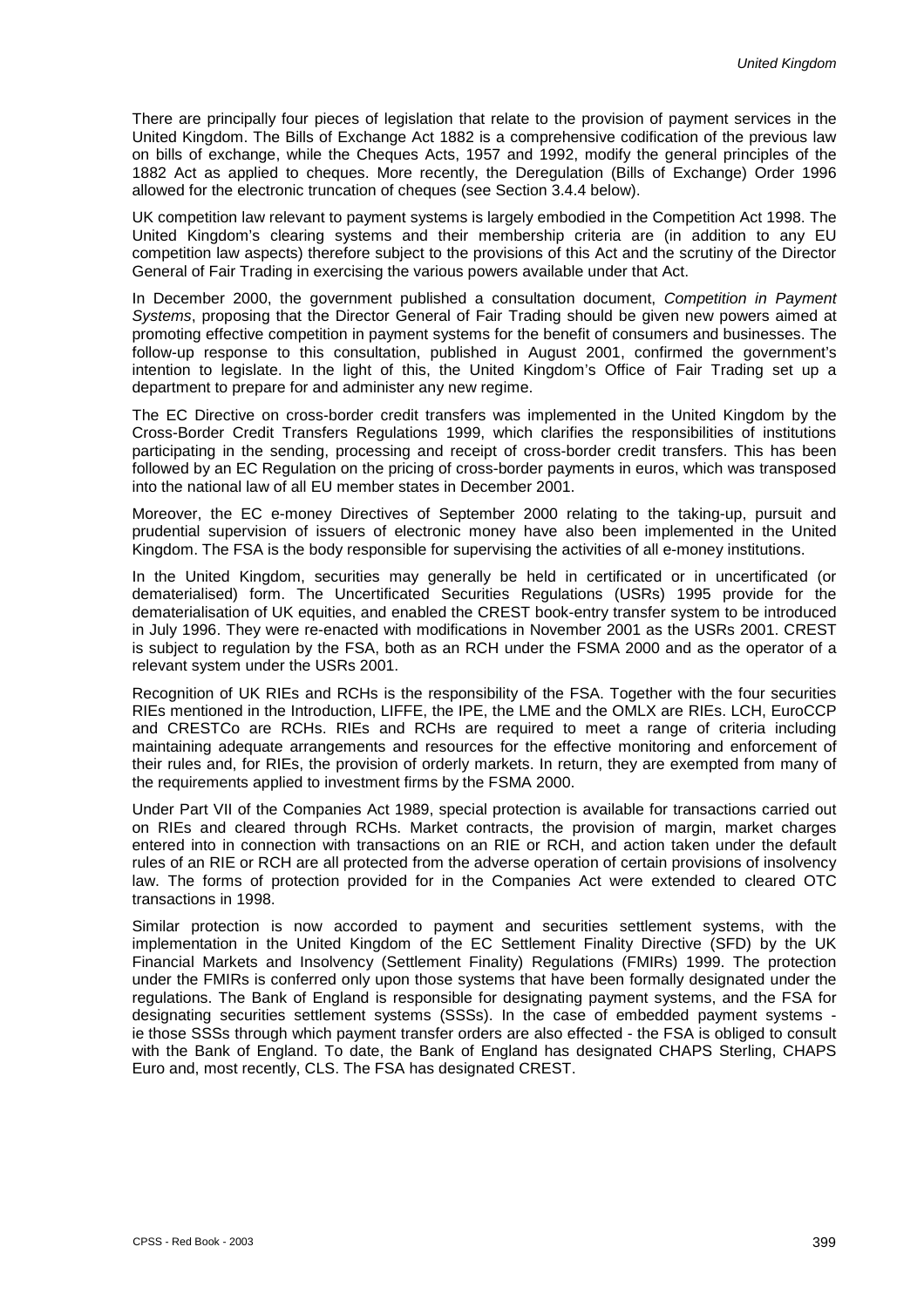# **1.2 The role of the Bank of England**

### *Statutory and oversight responsibilities*

The Bank of England has a payment system oversight function which is recognised in its three core purposes and in a memorandum of understanding with the FSA and HM Treasury (see further the description of the Bank's objectives in the Introduction above). Reference has also been made in Section 1.1 above to the role of the Bank in relation to the designation of systems for the purposes of the SFD.

The Bank of England does not currently own any interbank payment networks, but it does operate the real-time processor at the centre of the NewCHAPS system. This processor also performs final settlement of the BACS system, the cheque and credit clearings and LINK. Nonetheless, the Bank has a major interest in the quality of interbank payment systems, for a number of reasons. First, the discharge of its responsibilities for the implementation of monetary policy and for the stability of the financial system in the United Kingdom presupposes reliable and efficient clearing and settlement procedures. Second, the Bank of England has a direct operational interest in the main clearings in its capacity as a member of the three clearing companies and of APACS. Third, the nature and extent of risks incurred by participants in payment and settlement systems, arising from both their own and their customers' transactions, are of interest to the Bank of England in its capacity as overseer of UK payment systems.

## *Banking activities*

The Bank of England provides a range of banking services, including accounts and foreign currency payments, to a number of public sector bodies, UK and international financial institutions (including other central banks) and also its own staff. It also holds the settlement accounts of all the members of the APACS clearings, but there is no general requirement for other banks to hold operational accounts with the Bank.

Government departments are not, in general, obliged to hold accounts with the Bank of England. A number of major departments, however, do so in order to facilitate the efficient operation of central government banking operations. Moreover, the Bank of England acts as the clearing agent for the large number of government payable orders<sup>2</sup> issued through the Office of the Paymaster General (a government department with close links to HM Treasury), the Inland Revenue, the Board of Customs and Excise and National Savings and Investments.

# *1.2.1 Provision of cash settlement facilities*

# *Use of Bank of England accounts for payment purposes*

Members of each of the APACS clearing companies must have an account at the Bank of England in order to participate directly in the clearing and settlement process. Banks wishing to become members of one or more of these companies are required to formally apply to the Bank of England for a settlement account. The Bank also provides accounts to facilitate the settlement of obligations arising from clearings external to APACS, in particular the LINK network.

Settlement accounts held at the Bank of England are operated in real time. In the case of CHAPS Sterling and CHAPS Euro, individual credits and debits are applied to settlement accounts on a gross basis. Settlement of the other APACS clearings (and also LINK) is achieved by posting multilaterally netted amounts to these same accounts at specific times during the day. Each credit and debit applied to a settlement account is final and irrevocable from the time it is posted.

The Bank of England is currently in the process of formalising its policy regarding the provision of settlement accounts - see *Bank of England Settlement Accounts: A Consultation Document* (Bank of England, January 2002)*.*

l

<sup>2</sup> These instruments are orders informing the payee that the public sector body issuing the order will pay the sum shown upon presentation thereof by a bank or building society; they are therefore similar to cheques.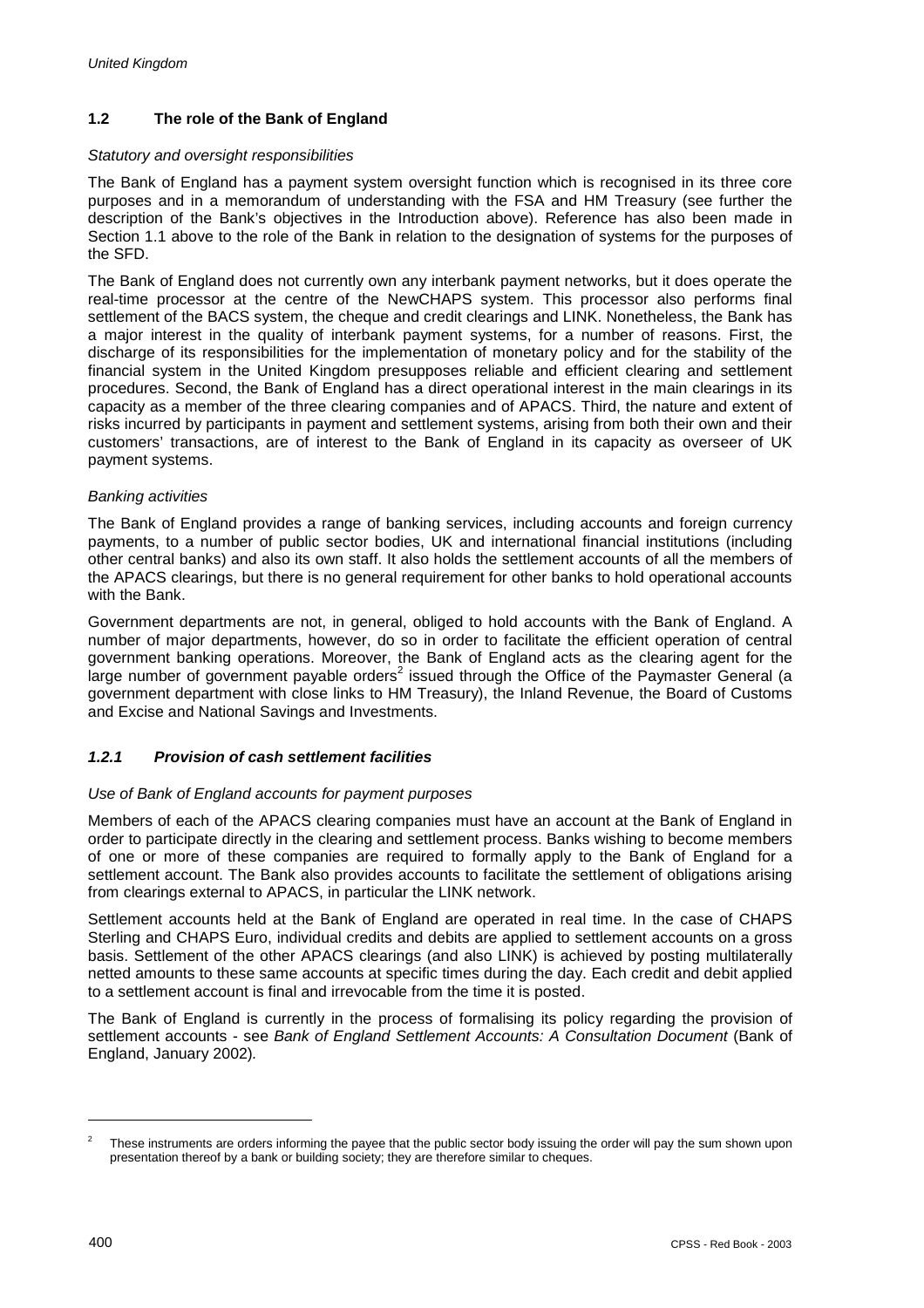### *Provision of credit facilities*

The Bank of England has never given any explicit or implicit undertaking to underwrite the settlement operations of the UK clearings. See Section 3.2.5 below for details of the Bank of England's role in providing intraday liquidity.

## *Pricing policies*

The Bank of England's charging policy in respect of its general banking operations is based on the principle of fully recovering the costs of the services it provides.

## *1.2.2 Provision of securities settlement facilities*

The Bank of England has no specific statutory responsibility for the establishment or operation of settlement or clearing systems. Since the closure of the CGO in 2000 and the transfer of the CMO to CRESTCo in 1999, the Bank of England no longer provides settlement facilities for British government stock and money market instruments (see Section 4.4 below). Nor does it own or operate any clearing house facilities for equities, foreign exchange or derivative products. The Bank does, however, retain some functions related to registration of government stocks and also acts as a settlement bank in the CREST and CMO systems for a number of its customers.

## *1.2.3 Participation in other forums*

The Bank of England is represented on a number of payments-related committees and working groups organised by the European Central Bank (ECB), the Bank for International Settlements (BIS) and the European Commission.

Domestically, the Bank of England is a member of the APACS Council, sits (as of right) on the Board of each of the three APACS clearing companies, and has a non-executive Director on the Board of CREST. In addition, the Bank has representatives in numerous groups such as the Stock Lending and Repo Committee (SLRC), which it chairs.

# **1.3 The role of other private and public sector bodies**

#### *1.3.1 Association for Payment Clearing Services (APACS)*

APACS was established in 1985 following a review of the organisation, membership and control of the UK clearing systems by the Child Committee, which was set up in 1984 by the banks then participating in the Bankers' Clearing House. The results of the review appeared in a report entitled *Payment Clearing Systems,* published in 1984 (the Child Report). The report's two main recommendations advocated a new structure for the organisation of payment clearing systems and new rules regarding membership of such systems.

Following this report, three separate companies were set up under the APACS umbrella to own and manage the clearings. The shareholders of these companies were the settlement members of the relevant clearings. Separating the clearings into three distinct companies allowed an institution to be a member of one without having to be a member of another.

The three clearing companies currently operating under the umbrella of APACS are responsible for the provision of the main interbank payment clearing mechanisms in the United Kingdom, and for coordinating developments in these systems. This involves running clearings for handling large-value automated transfers (CHAPS Sterling and CHAPS Euro), bulk electronic debits and credits (BACS), and cheques and paper credits (Cheque and Credit Clearing).

CHAPS Clearing Company Ltd is responsible for the large-value RTGS clearings. At present, CHAPS Sterling has 13 members and CHAPS Euro has 20 members. All members of both clearings are banks.

BACS Ltd (known as Bankers' Automated Clearing Services Ltd until 1986) offers an ACH service, providing electronic bulk clearing for direct debits, standing orders and other non-urgent, automated credit transfers. It currently has 14 members, including one building society.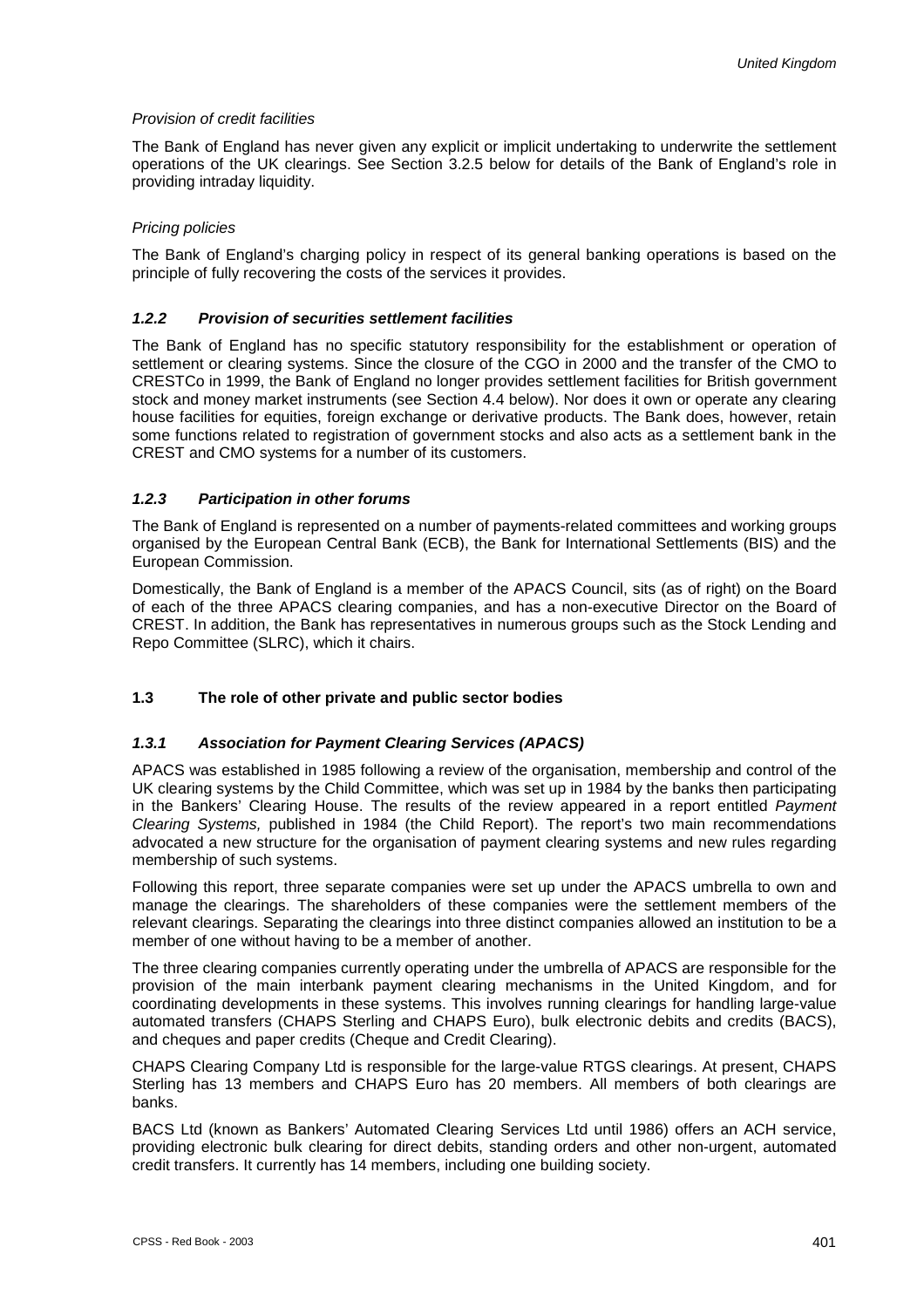The Cheque and Credit Clearing Company is responsible for the bulk paper clearing of cheques and credits in England, Wales and (since December 1996) Scotland. Paper clearing in Northern Ireland is not included in the APACS structure. It currently has 12 members, including one building society.

During 2001, APACS conducted a wide-ranging review of its governance arrangements. Following this, a number of changes have been implemented, with the result that the individual clearing companies now have an increased degree of autonomy. An aim of this move is to encourage competition in the payments industry.

The Bank of England is a member of APACS and of the individual clearing companies as of right, as well as by virtue of the banking business it conducts and its role in the settlement process. The Bank is thereby entitled to appoint a Director to the Boards of each of the clearing companies and to participate in all of APACS's policymaking committees. The legal powers the Bank enjoys from this representation are no greater than those of other members.

Any institution applying for membership of the major clearing systems must agree to pay an entry fee and a share of the relevant system's operating costs. It must meet the technical and operational requirements of the clearing, and the applicant must also obtain explicit agreement from the Bank of England to provide settlement account facilities for the purpose of settling obligations arising in these clearings.

APACS coordinates the discussion of issues of a non-competitive nature with regard to the payment card industry through the Card Payments Group. Membership of this Group, and of APACS, is open to any credit institution issuing more than 1 million credit, debit, ATM and cheque guarantee cards in the United Kingdom. There are currently 16 members of the Group. From an operational point of view, however, debit card schemes operate independently of APACS and there are also separate arrangements in respect of credit cards and ATM interoperability.

# *1.3.2 Financial Ombudsman Service (FOS)*

The Financial Ombudsman Service provides consumers and small businesses with a free, independent service for resolving disputes with financial firms. Under the FSMA 2000, the FOS replaced all previously existing financial services ombudsman schemes. Complaints regarding the provision of money transmission services are included in the remit of the FOS, and its rulings are binding on all institutions regulated by the FSA. The FOS is also the "redress and complaints" authority for the United Kingdom in relation to the Cross-Border Credit Transfer Directive.

# *1.3.3 Codes of best practice*

A committee to review banking services law (the Jack Committee) was established in 1987 by HM Treasury in association with the Bank of England. Its 1989 report, entitled *Banking Services: Law and Practice*, recommended that banks and building societies in the United Kingdom draw up a Code of Banking Practice, which would set out the standards of good banking practice to be observed in dealings with personal customers in the United Kingdom. It is updated periodically - the most recent edition took effect from 1 January 2001. The Banking Code is produced by the British Bankers' Association (BBA), the Building Societies' Association (BSA) and APACS.

The Code, the provisions of which have been accepted by the majority of banks and building societies providing retail services in the United Kingdom, is concerned with a wide range of banking activities and makes reference to certain payment systems services, including electronic funds transfers. Compliance by the subscribers to the Code is monitored by the Banking Code Standards Board (BCSB).

Since March 2002, the Banking Code has been complemented by the Business Banking Code, which sets out standards of good banking practice to be observed in dealings with business customers. It is produced by the BBA and APACS, and compliance is monitored by the BCSB.

Activities in the securities markets are similarly supported by a range of widely endorsed codes and legal documentation. Equity Repo and Gilt Repo Codes of Best Practice, drawn up under the aegis of the SLRC, set out standards of best practice for repo activity in UK equities and government stock. The SLRC Stock Borrowing and Lending Code of Guidance sets out the basic procedures which UK-based participants in stock lending/borrowing of both UK domestic and overseas securities should observe as a matter of best practice.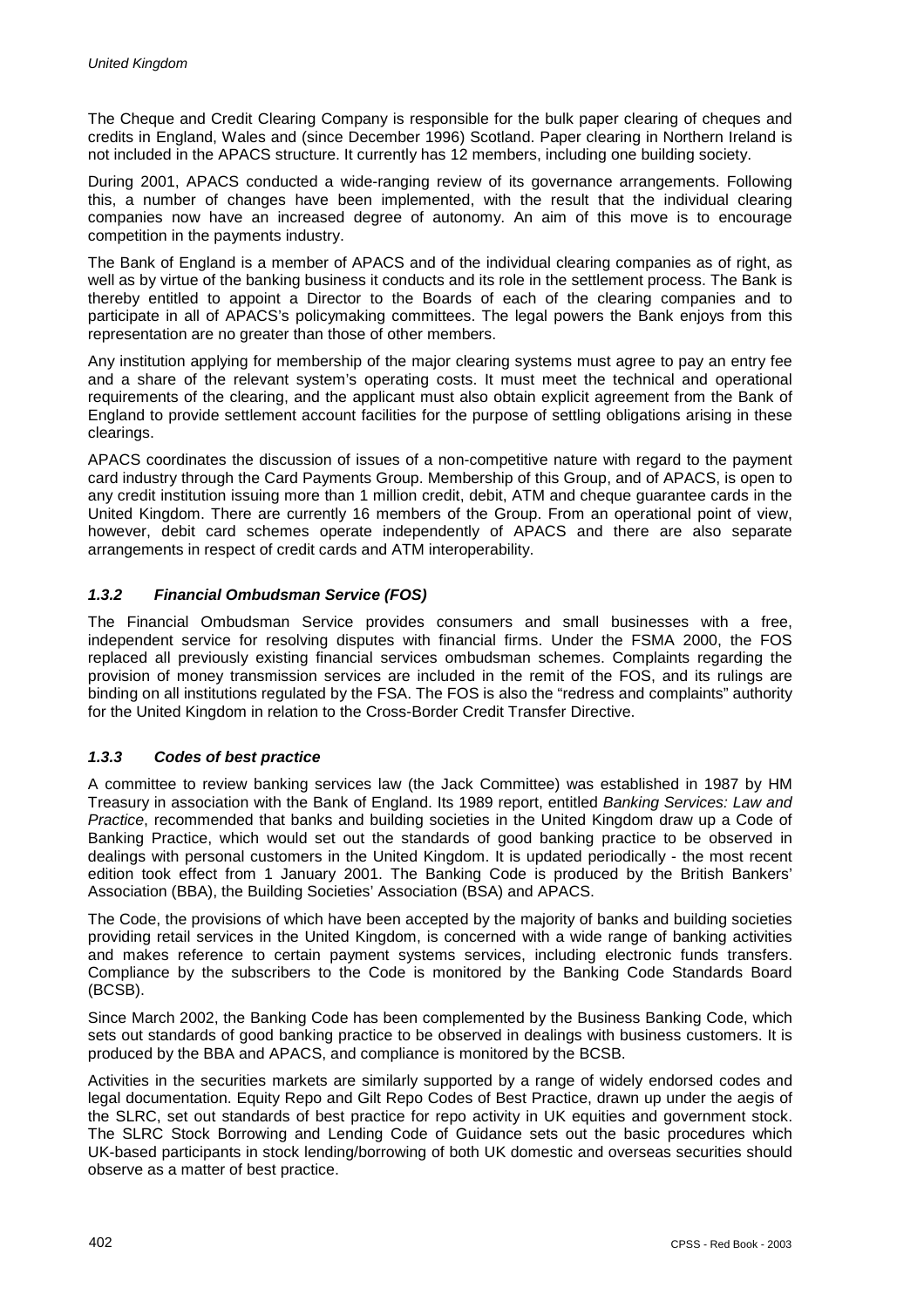# **2. Payment media used by non-banks**

# **2.1 Cash payments**

Under the Bank Charter Act 1844, the Bank of England has the sole right to issue banknotes in England and Wales. The Bank currently prints and issues banknotes in four denominations - GBP 5, 10, 20 and 50 - and these banknotes circulate freely throughout the United Kingdom. Three banks in Scotland and four banks in Northern Ireland retain the right to issue their own sterling banknotes, but, apart from a very small fiduciary issue, these must be covered by holdings of Bank of England banknotes, or of approved coins.<sup>3</sup> New banknotes are withdrawn by commercial banks from the Bank of England for distribution through their own cash centres.

The Royal Mint (a government agency) is responsible for the production and issue of coins throughout the United Kingdom. Coins are currently in general issue in eight denominations: 1 penny, 2, 5, 10, 20 and 50 pence, and GBP 1 and 2. A millennium commemorative GBP 5 crown was also issued in 1999. The Royal Mint meets demand by delivering coins to bank cash centres against payment by the banks.

Discussions between the wholesalers of cash (the commercial banks and the Post Office), the Bank of England and the Royal Mint are held under the auspices of the APACS Cash Services Group, the industry body for cash-related issues. The work of this Group covers all non-competitive issues concerning banknotes and coins.

At the end of January 2002, the value of banknotes in circulation totalled GBP 30.5 billion. APACS estimates that, in 2000, cash payments accounted for 74% of all transactions by volume (down from around 86% in 1984).

# **2.2 Non-cash payments**

# *2.2.1 Credit transfers*

The usage of paper-based credit transfers has tended to fall in recent years. The total volume of interbank paper credits cleared in the United Kingdom, for example, declined from 188 million items in 1990 to 161 million items in 2000, over which period the values processed fell from GBP 117 billion to GBP 86 billion. Paper-based credits, which are processed by the Cheque and Credit Clearing Company, are most often used for making consumer payments to large organisations (eg utilities and mail-order companies). They can also be used for payments to individuals, but this is increasingly rare.

CHAPS remains the main vehicle for transferring high-value automated credits that need to be settled on a same-day basis. A general rise in the number of transfers and values processed by this system has continued in recent years; average daily traffic through CHAPS Sterling rose from 31,000 items, valued at GBP 75 billion, in 1990 to 86,000 items, valued at GBP 195 billion, in 2000. On a peak day, CHAPS Sterling has processed over 200,000 payments and has handled daily values in excess of GBP 310 billion (the equivalent of over one third of annual UK GDP). In 2000, CHAPS Euro handled a daily average volume of around 13,000 domestic and cross-border payments, with a value of around EUR 160 billion. CHAPS Euro is currently the second largest cross-border component of the TARGET system by both volume and value.

The great majority of interbank electronic credits (including standing orders) are processed by BACS Ltd, although these are mainly small and medium-value items. Standing orders are used largely by individuals for the payment of regular fixed sums. After a period of decline during the early 1990s, as companies and other institutions encouraged customers to make greater use of direct debits, the total

l

This is subject to the provisions of the Bankers (Northern Ireland) Act 1845 and the Bank Notes (Scotland) Act 1845. Bank of England banknotes may be regarded as legal tender in England and Wales. Coins are legal tender throughout the United Kingdom, subject to certain limits as specified by the Currency Act 1983. Banknotes issued by banks in Scotland and Northern Ireland are not legal tender.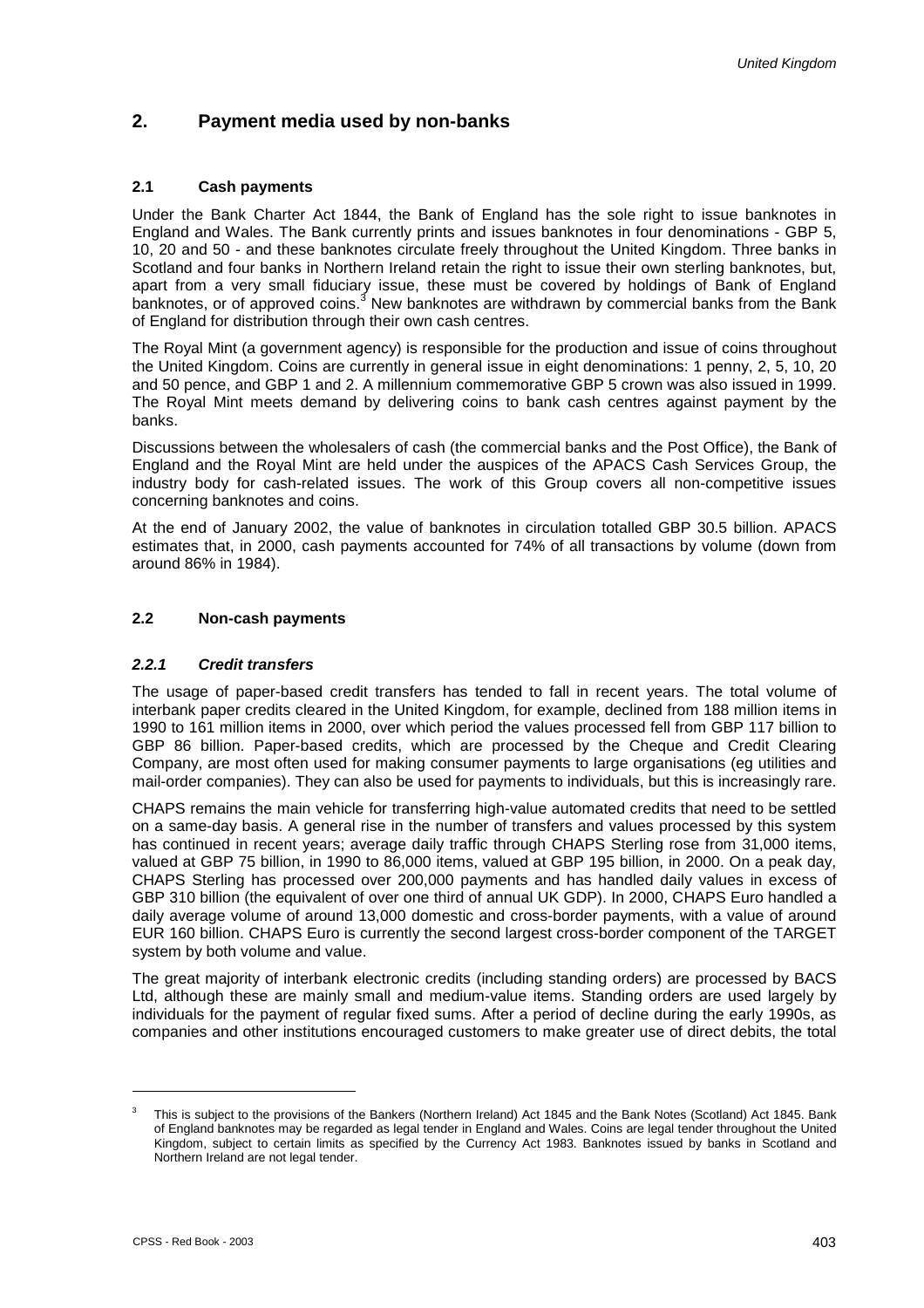volume of such orders has been increasing over the past five years. The number of standing orders processed by BACS in 2000 was 247 million, up from 216 million in 1995.

There has also been an appreciable rise in the number (and value) of credits other than standing orders handled by BACS, which rose from 514 million items in 1990 to 1,060 million items in 2000. In the past, such credits tended to be used mainly for the disbursement of regular bulk payments such as salaries and wages. Increasingly, however, they are also being used for other transactions, such as one-off payments to business suppliers, and to make consumer payments initiated through telephone and PC banking.

BACS has also developed a separate credit transfer system for domestic euro transactions, which operates in a similar way to its sterling direct credit service. A number of members now offer the euro service to their corporate customers. However, the number of payments cleared through the BACS euro scheme remains very low. Annual volume in 2000 was around 6,300 items, with a total value of around EUR 390 million.

# *2.2.2 Cheques*

As with paper-based credit transfers, the volume of payments cleared by means of cheques has fallen both in absolute and in relative terms since 1990. The number of interbank and interbranch items processed in the United Kingdom fell from 3,210 million in 1990 to 2,286 million in 2000. Cheques nevertheless still accounted for around 24% (by volume) of non-cash payments in 2000, and the values processed annually between 1990 and 2000 actually rose from GBP 1,329 billion to GBP 1,670 billion.

Payment by cheque to retailers is generally acceptable at the point of sale only if the drawer presents a cheque guarantee card issued by the institution on which the cheque is drawn. At the end of 2000, over 56 million cards with a domestic cheque guarantee function had been issued in the United Kingdom by 61 institutions cooperating within the Domestic Cheque Guarantee Card Scheme. The cards may have maximum guarantee limits of GBP 50, 100 or 250 (the amount is printed on the card), and individual institutions are free to choose which limit to offer to their customers. It is common for cheque guarantee cards to also function as a debit card and an ATM card.

The use of cheques at the point of sale has declined dramatically since the widespread introduction of debit cards, but they are still frequently used for the remote payment of utility bills and for business-tobusiness payments.

The Cheque and Credit Clearing Company has developed a euro bulk paper clearing to handle UK-issued cheques drawn in euros and presented in the UK cheque clearing. However, the number of payments cleared through the euro scheme remains very low, with annual volumes in 2000 of around 154,000 (for a total value of around EUR 1,500 million).

# *2.2.3 Direct debits*

Direct debits allow recipients of large numbers of payments, such as insurance companies and service utilities, to collect these payments automatically from bank or building society accounts. The account holder must first provide a mandate - either written or over the phone/internet - to the originator in order to allow their bank or building society to pay debits for a variable amount. Interbank transfers originating from the direct debit process are cleared through BACS.

Under the rules of the Direct Debit Scheme, should any money be taken in error, then the customer's bank or building society must, on request, make an immediate refund to the customer's account - this is the Direct Debit Guarantee. The Guarantee covers situations where the originator has not given the required advance notice regarding a change of amount or date, and also protects customers should an incorrect amount be debited, or if a debit occurs earlier than the specified agreed date, or in error.

The use of direct debits grew rapidly in the late 1980s, with the increase in the number of direct debits processed amounting to around 20% per annum. The annual growth in volumes has slowed since 1990, but was still 7.9% in 2000. In that year, just over 2 billion direct debit items, worth GBP 485 billion, were processed by BACS, up from 846 million items with a total value of GBP 250 billion in 1990. In order to have greater control over their receipts and to reduce administrative costs, many companies have encouraged their customers (sometimes via financial inducements) to adopt direct debits.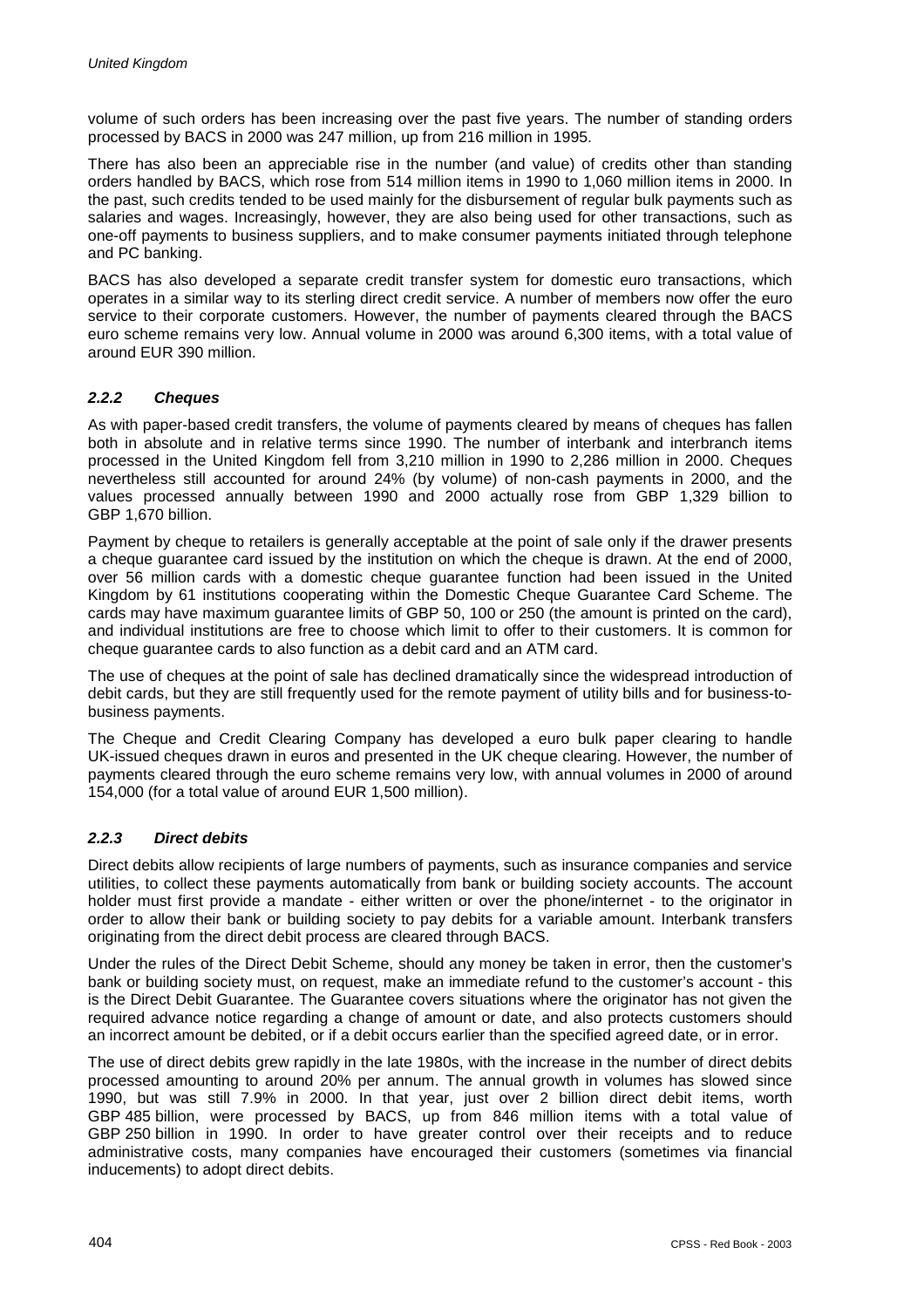### *2.2.4 Payment cards*

There has been rapid growth in EFTPOS in the United Kingdom over recent years. At the end of 2000, there were around 735,000 EFTPOS terminals in the United Kingdom, up from 530,000 in 1997. These terminals accept credit cards, charge cards and debit cards.

#### *Debit cards*

Two debit card schemes were introduced in the late 1980s, and a large number of UK banks and building societies now provide their customers with debit card facilities. UK debit cards enable cardholders to make payments which are automatically debited from their current accounts, usually one or two days after the transaction has taken place.

The Switch scheme was launched in October 1988. By the end of 2000, the number of cards issued by UK banks and building societies under this scheme (Switch and Solo cards) had risen to 24.3 million, up from 11.4 million in 1990. Visa Delta was launched in February 1991, though UK-issued Visa debit cards had existed under different brand names since late 1987. A separate Electron brand was introduced in 1997. At the end of 2000, there were 25.4 million Visa debit cards in circulation, up from 7.5 million in 1990.

Both Switch and Visa debit cards can be used at EFTPOS terminals and remotely (via phone, mail or internet). Although these schemes allow cardholders to make payments overseas, they are primarily domestic schemes.

Visa Electron and Switch Solo cards are completely online debit cards. Both of these products operate in the same way as conventional UK debit cards, except that they require every transaction made to be authorised online, regardless of value. This allows them to be issued to customers who would not normally qualify for a debit card.

During 2000, UK-issued debit cards were used for over 2,300 million purchases in the United Kingdom, up from 192 million purchases in 1990. The number of debit card transactions now exceeds both credit card usage and the number of guaranteed cheques drawn at the point of sale. The average size of debit card domestic transactions (approximately GBP 33 in 2000) tends, however, to be lower than for those where payment is effected with credit or charge cards (approximately GBP 60 in 2000).

A number of retailers offer "cash back" facilities operated through the electronic point-of-sale systems in their stores. These facilities enable holders of debit cards to obtain cash as well as goods. It is estimated that there were 201 million cash back transactions in 2000.

#### *Credit and charge cards*

Credit cards issued by banks and building societies generally have a credit facility with a preset limit. Customers' credit card accounts are separate from their bank accounts, which may well be with another bank or building society, and cardholders receive a statement of the outstanding balance on their credit card account on a regular basis (usually monthly). Cardholders may either pay off the full amount of the balance, or they may choose to pay a portion (usually a minimum of 5%) of the total amount outstanding. Where the full balance is not settled each month, interest is generally charged on the outstanding balance from the date the transaction appears on the cardholder's statement, although the specific interest charging arrangements vary between credit card companies. From February 1990, a number of banks also started to charge their credit cardholding customers a flat rate annual fee, although this is often waived when a certain level of annual usage is achieved.

Until 1988, individual banks issued either Visa or MasterCard credit cards. In that year, four banks (Barclays, Lloyds, Midland and National Westminster) took up direct membership of both Visa and MasterCard, sometimes offering customers a choice of different terms for repayment. The credit card market is now very open, with a large number of new entrants in recent years. Of particular note is the number of specialist US credit card-issuing banks, which are now offering a range of different cards aimed at different payment behaviours. At the end of 2000, there were 37 UK issuers of Visa credit cards and 27 UK issuers of MasterCard credit cards.

By the end of 2000, there were 47.1 million credit cards and 3.8 million charge cards in issue in the United Kingdom. During that year there were 1,451 million credit and charge card purchases in the United Kingdom, valued at around GBP 87 billion. Over recent years, there has been a gradual decline in the number of charge cards as a proportion of the total market for credit and charge cards. Charge cards also tend to be used for more costly transactions than credit cards - in 2000, the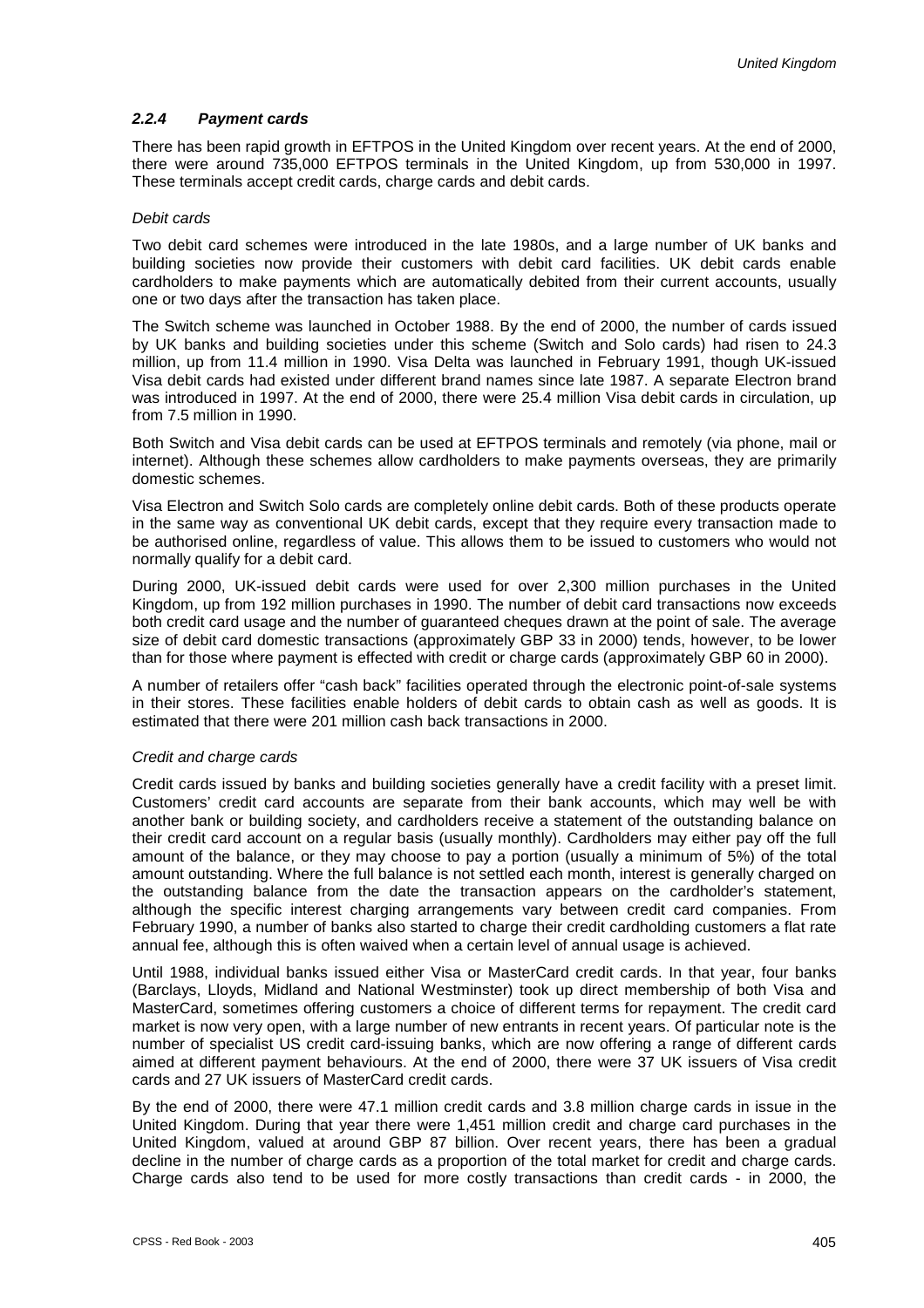average transaction value per card was GBP 113, more than double the average transaction value of GBP 52 per credit card.

### *Retailer cards*

Many retailers issue their own "in-store" cards. These typically only serve one store group and many operate on the basis of a revolving credit facility. This method of payment has not, however, proved to be popular with consumers. Indeed, in 2000, there was an estimated fall of 6 million - to 125 million - in the annual number of proprietary card payments made in the United Kingdom.

A recent trend is for retailers, particularly supermarkets, to offer banking services, either in their own right by obtaining a banking licence (for example, Marks & Spencer and J Sainsbury), or in conjunction with a commercial bank. An example of the latter is the Tesco supermarket group: in partnership with the Royal Bank of Scotland, Tesco now offers a Visa credit card, an instant access savings account, insurance products and an account which allows withdrawals at ATMs and debit card payments.

#### *Electronic money*

E-money activities in the United Kingdom are currently very small-scale. The two most significant pilot schemes, Mondex and Visa Cash, have now both closed, although a few campus-based trials remain. Nonetheless, other potential e-money providers (including several internet-based schemes) are preparing to enter the market in the United Kingdom.

At its peak, there were approximately 13,000 cardholders involved in the Mondex trial. Cards could be loaded from an ATM, with a special telephone, or by card-to-card transfer using an "electronic wallet". The majority of transactions were for less than GBP 20, and the average load amount was GBP 28. Approximately 60,000 cards were issued by the Visa Cash scheme, but the value stored on these cards could only be transferred to participating retailers - not to other cardholders.

Following consultations by HM Treasury and the FSA, the EC Directives on e-money have been incorporated into UK law. This move makes the issue of e-money in the United Kingdom a regulated activity under the FSMA 2000. There will, however, be a provision for small issuers to apply for a waiver from regulation by virtue of their small size or limited area of operation. The intention is to ensure an equitable application of the Directives for both bank and non-bank issuers of e-money.

# *Automated teller machines (ATMs)*

At the end of 2000, around 34,000 ATMs were in service in the United Kingdom, double the number of machines at the end of 1991. Almost all of these are connected via the LINK interchange network, which allows customers of participating banks and building societies to access their accounts through the ATMs of any member institution. In 2000, there were over 2 billion ATM withdrawals, with a total value of around GBP 113 billion.

In addition to cash withdrawals, many ATMs enable their users to order new cheque books or statements and make balance enquires and deposits. More advanced ATMs allow customers to make bill payments, funds transfers, standing order enquiries, and to order mini account statements.

The majority of ATMs are located within banking halls or in the external fabric of banks' and building societies' branches. There is, however, a trend towards the remote siting of ATMs in locations such as motorway service areas, railway stations and supermarkets. Such sites now account for over a third of all ATM locations.

# *2.2.5 Postal instruments*

Cashless payments can also be made through the Post Office. Postal orders can be used for smallvalue payments, and these are particularly convenient for those who do not have a bank account.

#### **2.3 Recent developments**

In February 2000, LINK, the United Kingdom's principal cash machine network, opened membership to non-financial institutions (without a sponsoring bank), prompting a number of independent ATM providers to join the network. Between them these firms had, by end-2000, set up over 5,000 new convenience cash machines. Each new member has to meet stringent technical and security criteria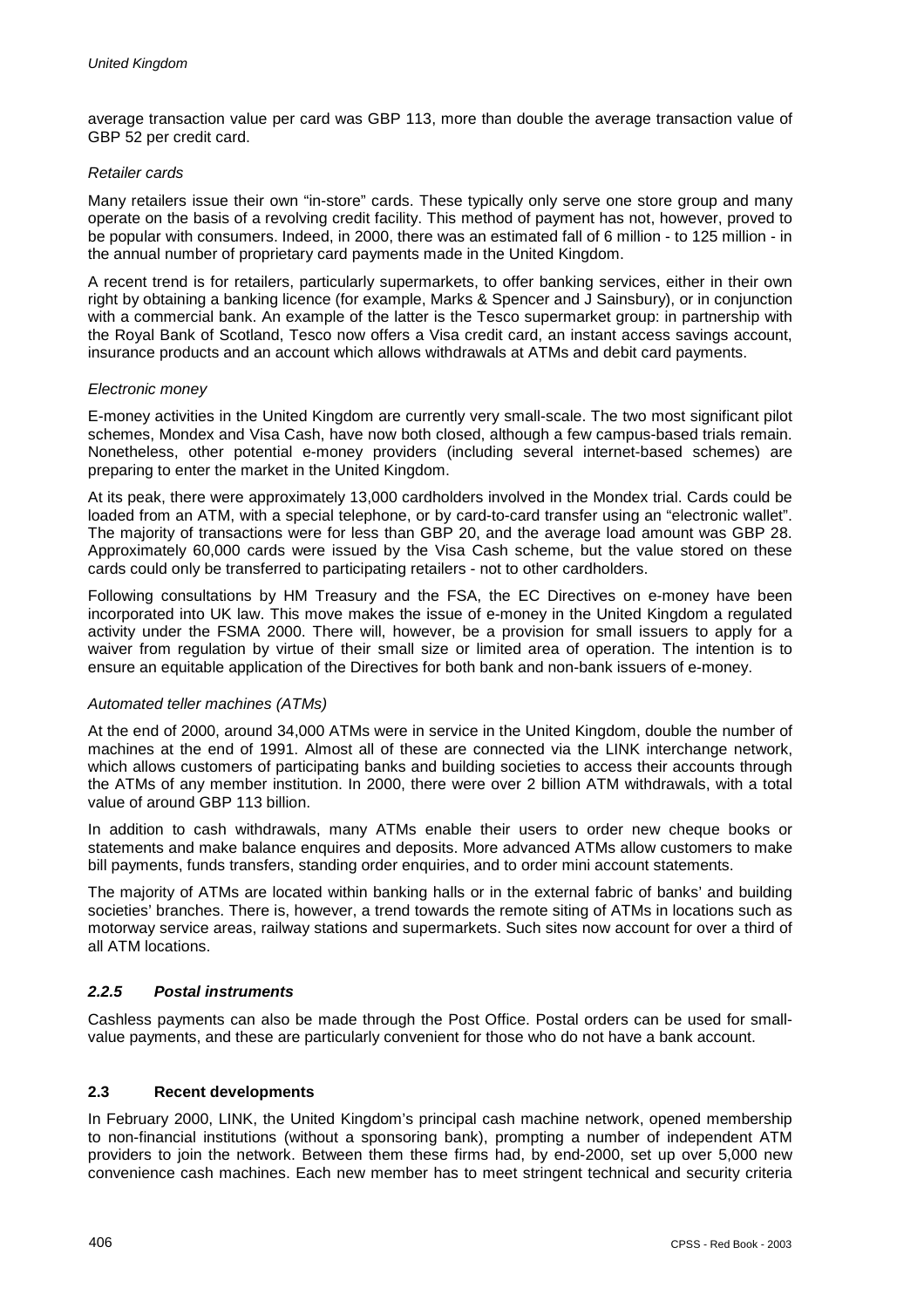before being permitted to join the network. The new machines are mainly sited in retail outlets. Any decision on charging is up to the ATM owner, but the vast majority of banks do not charge for the use of their machines.

APACS is currently managing a programme to improve the security of plastic cards in the United Kingdom. Card fraud, the majority of which arises from transactions made using counterfeit cards, has been increasing over recent years. Total fraud losses in 2000 reached nearly GBP 300 million, a rise of 55% on the 1999 figure. The UK banking industry is combating this problem by issuing cards with embedded microchips, commonly known as chip cards. It is intended that all UK debit, credit and charge cards will have been upgraded by the end of 2004.

Moreover, all credit and debit card transactions at the point of sale will, by 2005, be authorised by the customer keying in a PIN (personal identification number) rather than by signing a receipt. A public trial is planned for 2003. The combination of highly secure chip cards together with the use of PINs is expected to dramatically reduce the losses arising from card fraud.

# **3. Interbank exchange and settlement systems**

## **3.1 General overview**

In the United Kingdom, the main interbank payment networks are CHAPS (Sterling and Euro), BACS, and the cheque and credit clearings. Together these systems, all of which currently operate under the umbrella of APACS, process the vast majority of funds transfers between UK financial institutions.

The two CHAPS clearings are RTGS systems primarily designed for high-value payments, although there is no lower (or upper) limit on the value of payments that may pass through the clearings. Three other major interbank payment systems (BACS and the cheque and credit clearings) deal with high volumes of relatively small-value payments, although they are able to accommodate non-urgent largevalue transfers if required.

All three "retail" clearings work on a three-day processing cycle and are not suited for use by those wholesale financial markets (eg foreign exchange and money markets) which are geared to shorter settlement cycles. As a result, the average value of transactions in these clearings is much smaller than for those processed through either of the CHAPS clearings. The average value of individual payments passing through the UK clearings in 2000 ranged from GBP 580 in BACS to around GBP 2.3 million in CHAPS Sterling.

In order to facilitate the operational side of making payments, a nationwide system of unique codes is employed to identify clearing members and, at each clearing member's discretion, their branches and major customers. These sort codes are printed, together with a code identifying the customer's account, on such instruments as cheques and giro credits in machine-readable form.

# **3.2 CHAPS**

CHAPS started operating in 1984 as a nationwide, electronic interbank system for sending irrevocable, guaranteed and unconditional sterling credit transfers. Final settlement took place on an end-of-day multilateral net basis. In April 1996, CHAPS was developed into an RTGS system and now handles nearly all large-value same-day sterling payments between banks. The average daily value of payments passing through the CHAPS Sterling system was GBP 195 billion in 2000 and, on a peak day, the system has processed transfers with a total value of GBP 318 billion. There are currently 13 direct participants in CHAPS Sterling.

In January 1999, a second CHAPS system - for euro-denominated payments - was launched. CHAPS Euro connects to the TARGET system, which links together the RTGS systems of the 15 EU states and the European Central Bank. This provides member banks with the ability to make and receive cross-border as well as domestic payments in euros. A total of 20 banks, including two remote participants, are members of CHAPS Euro. Of these, 12 banks (including the Bank of England) are also members of CHAPS Sterling.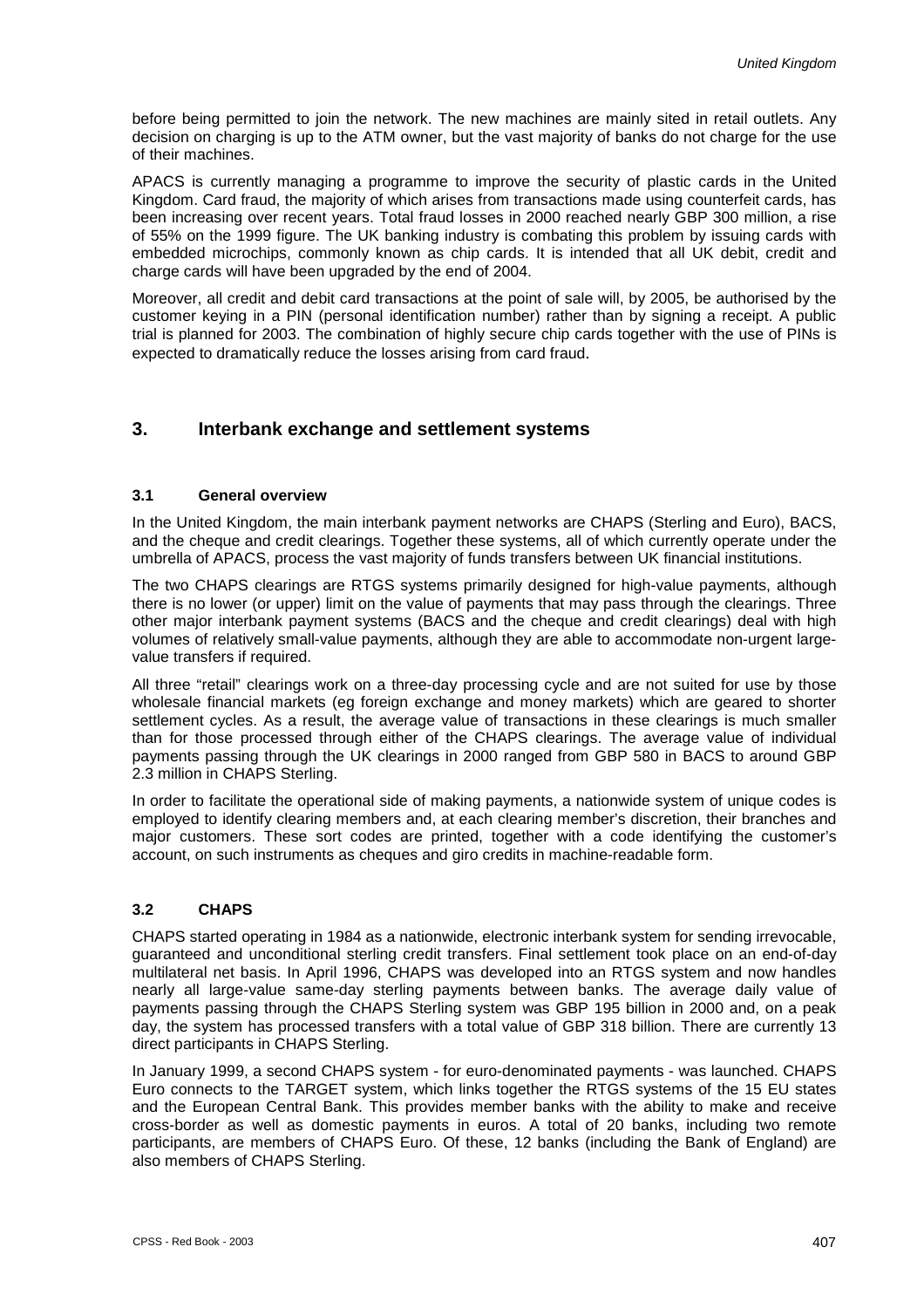With the introduction of an enhanced RTGS service called NewCHAPS in August 2001, CHAPS Sterling and CHAPS Euro now operate on a common technical platform. The new platform, which is based on the SWIFT FIN Copy Financial Application service, enables member banks to manage their outgoing payments using a central scheduler and also to obtain real-time payment flow information via the "Enquiry Link" facility.

# *3.2.1 Operating rules*

The CHAPS Clearing Company Ltd sets the operational rules for the CHAPS clearings and is responsible for the development of the network. The settlement members of CHAPS are involved in setting these rules through their membership of the Company's Board and its subcommittees.

# *3.2.2 Participants in the system*

The direct members of the CHAPS clearings are the institutions responsible for settling all transfers, and consequently all interbank obligations arising through this system. Other financial institutions are able to make and receive payments through CHAPS by virtue of agency agreements with settlement members. Individual bank customers can also route urgent payments (property purchase transactions, for example) via CHAPS. These transfers are described as customer payments and use a different SWIFT message format from transfers arising from banks' own activities (interbank payments).

# *3.2.3 Types of transaction handled*

There is no restriction on the type (or value) of transaction handled provided it is an unconditional payment denominated in either sterling or euros. A significant proportion of CHAPS payments, by value, originate in the foreign exchange market and other wholesale markets owing to their requirement for a prompt settlement service. The CHAPS system is, however, also used to facilitate same-day transfers arising from a range of other activities (eg general commercial transactions and the purchase of domestic property), and the value of individual transfers can be quite small.

# *3.2.4 Operation of the system and settlement procedures*

Both CHAPS systems currently open at 6 am. The standard closing times for CHAPS Sterling and CHAPS Euro are 4.20 pm and 5 pm respectively,<sup>4</sup> although for both systems the deadline for submitting customer payments is 4 pm. Most settlement members will, however, negotiate cutoff points with their customers, so that any payment requests received after a set deadline will be handled on a "best efforts" basis. From 4.20 pm until 5 pm, the CHAPS Sterling settlement banks are able to use the Enquiry Link facility to make (interbank) transfers under the Late Transfer Scheme.<sup>5</sup>

Each CHAPS payment is settled at the Bank of England before details are sent to the receiving bank. When a payment message is submitted to the SWIFT network, it is held in the FIN Copy service while a settlement request (a subset of the information contained in the main message) is sent to the Bank of England. Only if the sending bank has sufficient funds on its account does the Bank of England settle the transaction by debiting the account and crediting the receiving bank. The Bank then returns a confirmation message to the FIN Copy service. As soon as this confirmation is received, the main message containing the full payment details is released automatically to the receiving bank, which has the assurance that it has received final and irrevocable funds on its account at the Bank of England.

According to CHAPS Clearing Company rules, members should only forward settlement requests to the Bank of England when they have sufficient funds on their settlement account to allow the transaction to be processed immediately. The settlement banks must therefore manage their outgoing payment stream, and this can be done using either the NewCHAPS central scheduler or their own internal systems. In order to facilitate efficient queue management, each member is able to obtain

l

The different closing times arise from the requirement that CHAPS Euro observe the TARGET timetable.

<sup>5</sup> The Bank of England must sanction all transfers made under this scheme. The receiving bank must also confirm that it is prepared to accept the funds.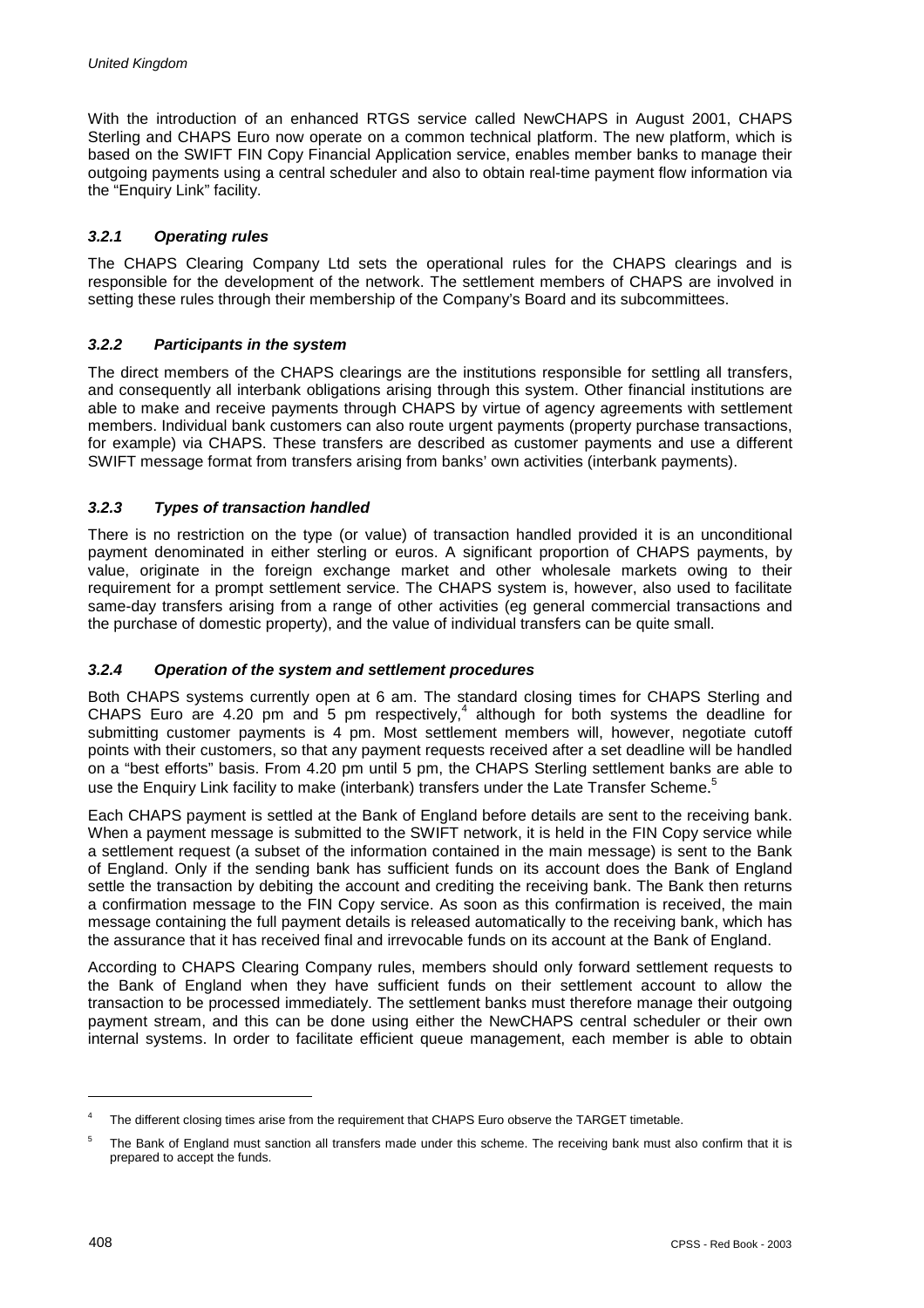details of its account balance, a summary of its CHAPS payments settled and a listing of various non-CHAPS items it has paid or received by making use of Enquiry Link.

There are no provisions in the CHAPS rules for revocability, but where a payment has been made in error, the receiving settlement member is required to send an offsetting transfer back to the original sender by no later than 12 noon the next day. The central systems at the Bank of England include a facility to allow settlement requests which have been mistakenly forwarded to the RTGS system (but which have not yet been settled) to be cancelled at the request of the sending bank.

As a form of contingency, the NewCHAPS platform provides (for both CHAPS clearings) functionality known as circles processing. This allows queued payments held at two or more banks to be forwarded to the central RTGS accounting system at the Bank of England and settled simultaneously, although still in gross form. This is a useful mechanism to address situations where there may be insufficient liquidity to allow each payment in a given set to settle sequentially, but where the available funds would permit these to be settled collectively. While this facility assists in preventing blockages (gridlock) from arising, it is not used routinely during the course of each day, given that the CHAPS banks have access to additional intraday liquidity to ensure that all payments can be made (see Section 3.2.5 below).

In order to guard against the failure of the central RTGS platform, the Bank of England's real-time accounting system is duplicated at a remote standby site. All entries to accounts held at the main site are copied to this second location and the standby site is able to take over the functions of the main site if its ability to operate is impaired. As a final resort, the CHAPS clearings both have the ability to operate as net end-of-day systems in the unlikely event that both the primary and secondary sites are rendered inoperable.

Each settlement member has its own contingency arrangements to address the possibility of an internal systems failure during the day. These may take a variety of forms and are the responsibility of the individual member.

# *3.2.5 Provision of credit facilities*

At the end of each business day, the CHAPS members are expected to have credit balances on their settlement accounts (both sterling and euro). A penalty is applied where banks incur an overnight overdraft. The provision of intraday liquidity to settlement banks, however, is regarded as necessary for the efficient operation of the CHAPS system, as the funds held by the clearing banks on their settlement accounts overnight typically represent only a very small proportion of the total values passing through CHAPS and the other clearings each day.

Banks in the United Kingdom are not subject to reserve requirements for monetary policy purposes. They are, however, obliged to hold cash ratio deposits (CRDs) with the Bank of England. CRDs are non-interest bearing deposits which are calculated as a percentage of each bank's eligible liabilities (currently 0.15% of all liabilities in excess of GBP 400 million). Prior to the introduction of RTGS, these sums were not available for use in the settlement process, but, in order to provide additional liquidity, the CHAPS Sterling banks are now allowed to make payments against these deposits during the day. They are required to reinstate them by the time the RTGS system closes.

An additional intraday credit facility is provided by the Bank of England through the sale and repurchase (repo) of eligible assets.<sup>6</sup> CHAPS Sterling members are able to repo an unlimited amount of eligible assets to the Bank at any time during the business day, but all repos must be reversed by the end of the day. For the CHAPS Euro members, there is a constraint on the total amount of intraday liquidity available from the Bank of England. The arrangements under which the Bank, as a non-euro area national central bank, is able to provide intraday credit in euros are laid down by the Governing Council of the ECB. At present, the maximum amount of credit permitted in aggregate across all participants is EUR 3 billion, and the maximum for an individual participant is EUR 1 billion.

l

<sup>6</sup> A list of the assets eligible for intraday repo is maintained on the Bank of England's website, http:\\www.bankofengland.co.uk.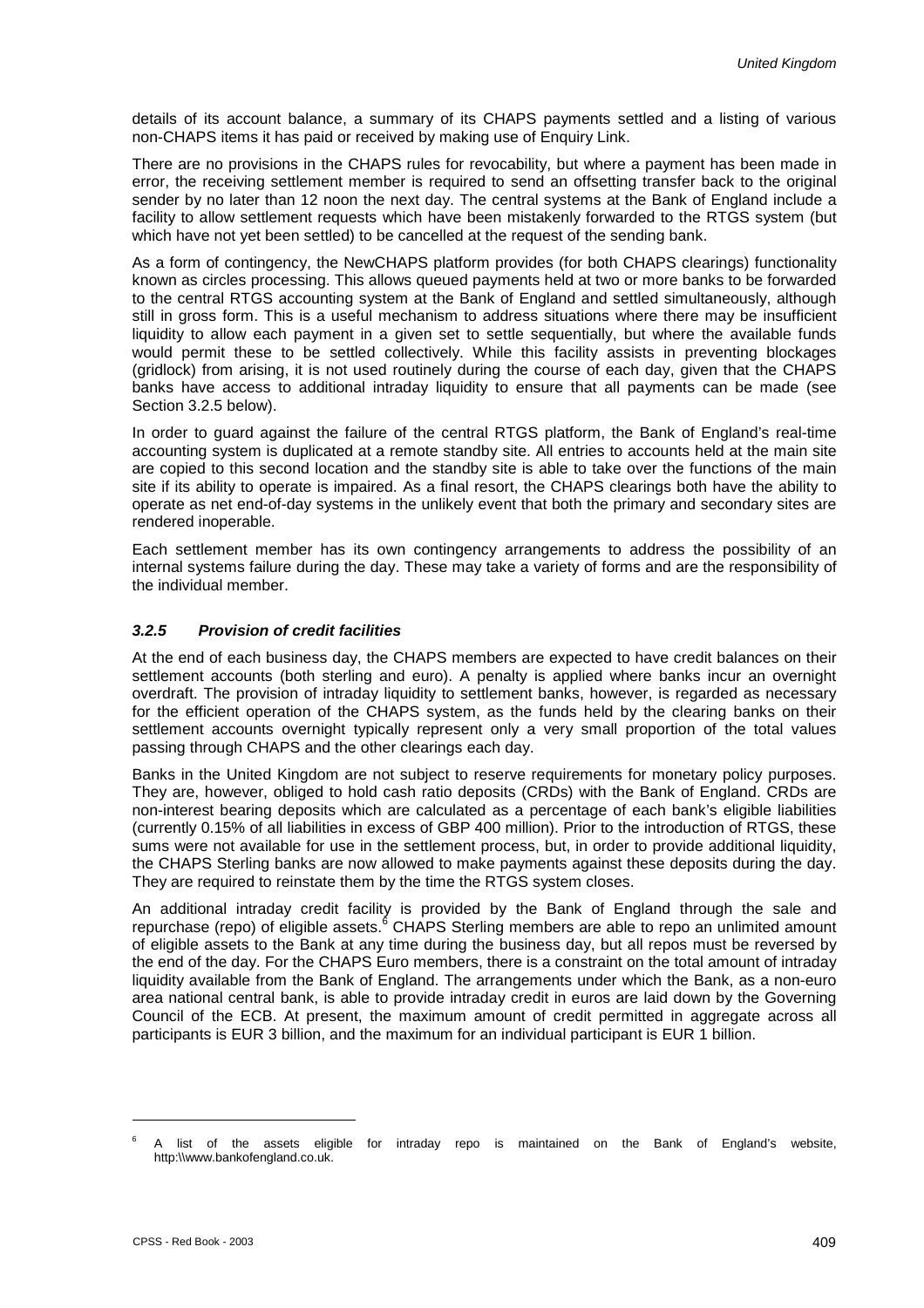# *3.2.6 Pricing policies*

Settlement members of either of the CHAPS systems have to pay an entry fee to the CHAPS Clearing Company upon joining the system, and also an annual charge to CHAPS to cover their share of the system's operating costs. Members do not have to pay any per-item fees to the CHAPS Clearing Company for the use of the CHAPS system.

The Bank of England charges a per-item tariff in respect of each CHAPS Sterling transfer settled using the RTGS processor, plus an annual fee for each settlement account, in order to cover the costs of running its real-time accounting system. The costs of the Enquiry Link facility are recovered by an annual charge levied on each terminal connection. Similar principles are applied to domestic CHAPS Euro payments, but cross-border TARGET payments (including those initiated via CHAPS Euro) between participants throughout the system are subject to a separate pricing framework as laid down by the Governing Council of the ECB, under which there is a digressive per-item charging regime.

The fee a settlement member charges its customers for a CHAPS transfer (sterling or euro) is a matter for commercial negotiation between the parties concerned. These charges may be on a per-item basis or as part of a package negotiated by the bank with its customer.

# *3.2.7 Future developments*

The introduction of Continuous Linked Settlement (CLS) in the foreign exchange market is likely to have a significant impact on both the CHAPS clearings. The newly created CLS Bank commenced operations in September 2002, and APACS estimates that this could ultimately reduce volumes in CHAPS Sterling and CHAPS Euro by 10% and 50% respectively.

Moreover, the liquidity requirements of several CHAPS members have changed as a result of CLS. CLS settlement members are now required to meet a number of pay-in (to CLS Bank) deadlines during the morning, and must therefore have sufficient funds available at the required time. The full impact of this will only become apparent once CLS has been operating for a number of months.

# **3.3 BACS**

BACS is an ACH responsible for clearing bulk electronic transfers in both debit and credit form, and now processes the great majority of electronic interbank funds transfers in the United Kingdom. The clearing is operated by BACS Ltd. The service (which began operating in 1968 as the Interbank Computer Bureau) was established to provide a more efficient method of handling interbank transfers by means of magnetic tape rather than paper instruments, although BACS transfers are now exclusively input through telecommunications links.

# *3.3.1 Operating rules*

BACS Ltd sets operational rules for users and for the banks and building societies which act as settlement members of BACS. Settlement members are involved in setting these rules through their membership of the company's Board and its subcommittees. BACS currently operates under the umbrella of APACS.

# *3.3.2 Participation in the system*

The membership of BACS consists of the Bank of England, 12 commercial banks (representing 10 separate banking groups) and one building society. These credit institutions are the shareholders of BACS Ltd, and are responsible for settling all interbank obligations arising from the BACS clearing process. Settlement members must meet the membership criteria set out by BACS Ltd.

Members of BACS are also able to sponsor other organisations as users of the service. Users are allocated a BACS user number by their sponsor and are able to submit payment instructions directly to the system. There are in the region of 60,000 users, including a wide range of commercial and public sector bodies, along with many other indirect users who submit instructions via an intermediary.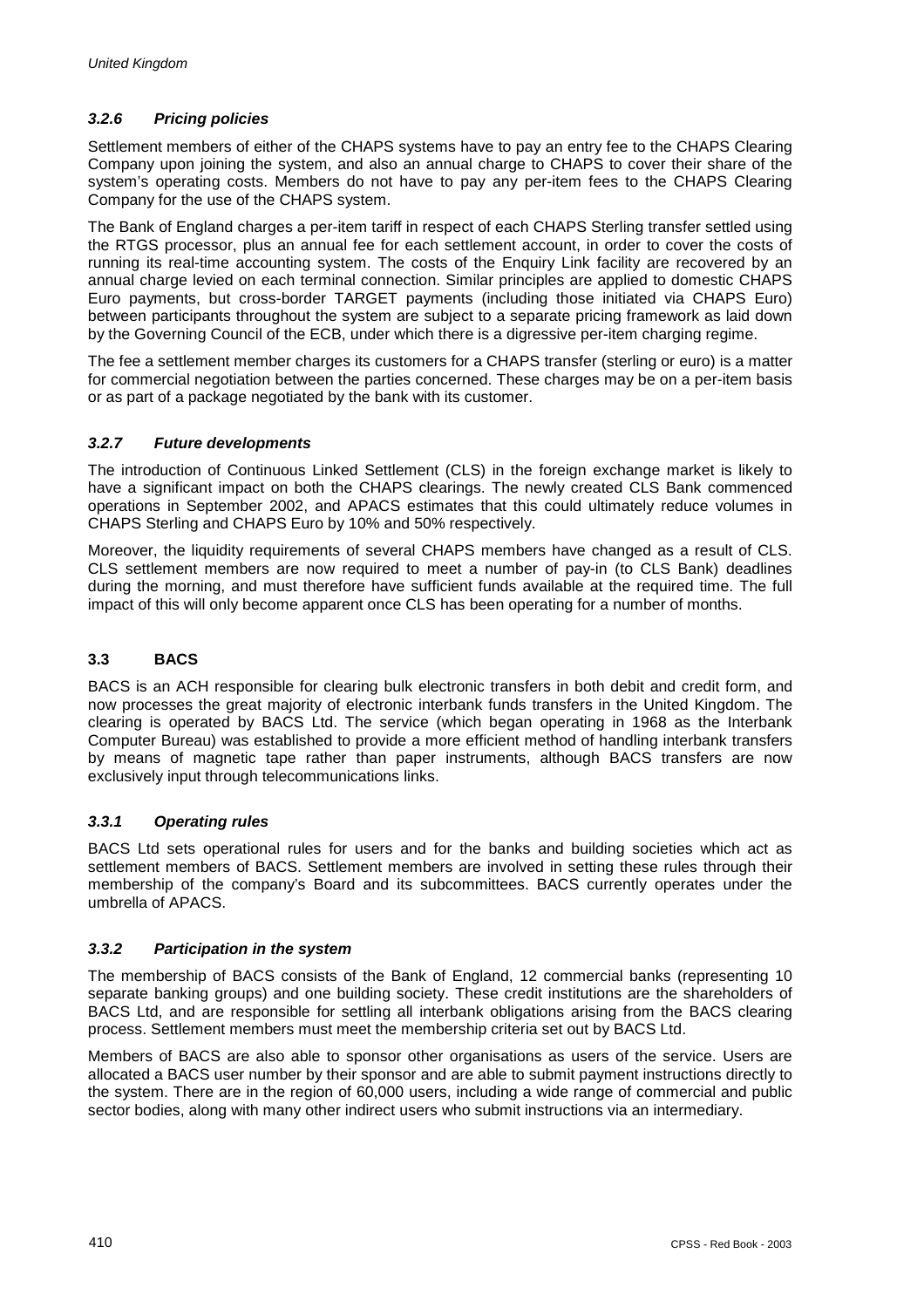# *3.3.3 Types of transaction handled*

BACS clears sterling-denominated standing orders, direct debits and direct credits. It has also recently introduced a separate credit transfer system for domestic euro transactions (see Section 2.2.1 above). There is no restriction on the value of individual payment instructions submitted to BACS, although in practice the vast majority of transfers processed are of low value.

# *3.3.4 Operation of the system and settlement procedures*

Users submit payment data to the BACS clearing house through BACSTEL, a telecommunications service which offers direct connection to the BACS computer centre. Some of the major users of the system use direct high-speed links. BACS sets common standards for the format in which payment information is supplied, and users may submit payment instructions between two and 71 days ahead of the date for payment.

Payments submitted to BACS are subject to a three-day clearing and settlement cycle. The deadline for receipt of payment information from users is 10.30 pm (UK time) on Day 1 of the cycle. These data are then sorted into bank order at BACS and transmitted onward to destination credit institutions. A destination bank may be either a receiving bank or a paying bank depending on whether the transaction under consideration is a credit or a debit. This process should be completed by 6 am the following day (ie Day 2). The paying bank receives a report confirming each submission on Day 2. On Day 3, transfers are debited/credited to respective payer/payee accounts, usually at the beginning of the operating day.

The interbank obligations that arise in BACS are settled at the Bank of England on a multilateral net basis on Day 3 of the clearing cycle. This occurs at 9.30 am each day by posting the multilateral net amounts directly to the members' settlement accounts using the RTGS processor.

Each settlement member is responsible for settling the payments generated by the users it sponsors. There is no system of limits or other controls within BACS itself to inhibit the numbers or value of payments for which a particular settlement member is responsible. The extent to which a user can initiate BACS transfers and its arrangements for funding the resultant outflow are a matter to be decided bilaterally with its settlement bank.

# *3.3.5 Pricing*

BACS Ltd applies tariffs to the sponsoring banks of users in respect of both incoming and outgoing payment messages. The sponsoring banks negotiate independently with users and other customers the charges which they will incur as a result of generating BACS transfers or receiving credits through this medium.

# *3.3.6 Future developments*

BACS has announced a major technology renewal programme to meet the rapidly growing demand for electronic payments and to integrate the latest security methods. This programme is known as "NewBACS" and is scheduled for completion by 2005.

# **3.4 Cheque and credit clearings**

The Cheque and Credit Clearing Company, which currently operates under the umbrella of APACS, is responsible for the cheque and paper credit clearings for England, Wales and (since December 1996) Scotland. A separate clearing operates in Northern Ireland under local paper clearing arrangements, and this falls outside the APACS structure.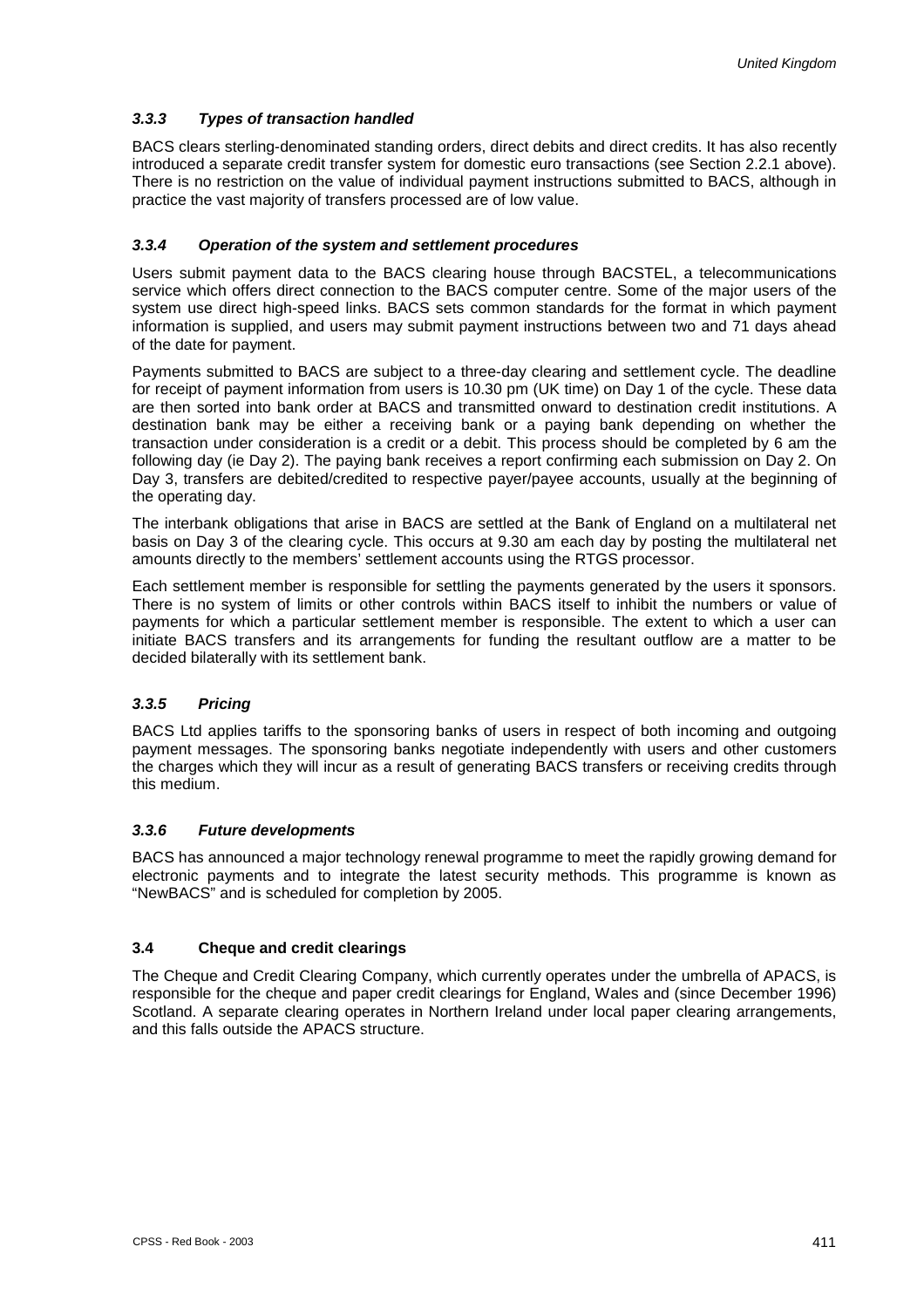# *3.4.1 Operating rules*

Although the cheque and credit clearings are managed by the same body and have the same set of settlement members,<sup>7</sup> they are distinct clearings subject to their own rules. The rules of each are set out by the Cheque and Credit Clearing Company.

# *3.4.2 Participation in the system*

The Cheque and Credit Clearing Company has 12 direct settlement members, which settle all interbank items passing across the two clearing arrangements. The membership includes the Bank of England, 10 commercial banks (representing nine separate banking groups) and one building society. Settlement members must meet the membership criteria laid down by the Company. Other banks and building societies can have access to both clearings through agency arrangements with the direct members.

# *3.4.3 Types of transaction handled*

The cheque clearing and the credit clearing systems handle paper debit items (ie cheques) and credit items (ie bank giro transfers) respectively. Cheques processed through the cheque clearing and paper credits passed through the credit clearing must meet the physical specifications (relating to layout and paper specifications) laid out in the rules of the relevant clearing. There are, however, no restrictions on the value of individual transfers or on the economic nature of the original transaction.

# *3.4.4 Operation of the system and settlement procedures*

The cheque and credit clearings both operate on a three-day payment and settlement cycle, although an additional day is sometimes necessary for items requiring cross-border clearing between England and Scotland.

# *Clearing*

A cheque presented to a branch of a member bank during banking hours will usually be processed by the collecting bank that day. This may involve the magnetic encoding of the value of the cheque in the pre-existing codeline at the bottom of the cheque, but members are moving towards the adoption of new technologies, such as imaging reading, that will circumvent the need for this.

Early the following day, cheques are sent to the collecting bank's clearing centre. Here the cheques are automatically "read" by machines, which evaluate the codeline and sort the cheques by drawing bank. The codeline data are then transmitted over the Interbank Data Exchange (IBDE) network, which is currently operated by BACS. These data are primarily used as a check on the paper delivery, but also allow the paying bank to begin updating customer accounts before the paper items arrive.

Having been sorted, the cheques are sent by the collecting bank to the Clearing Exchange Centres (one in London and one in Scotland), where they are passed to the paying bank. The Clearing Exchange Centres are open between 6.30 and 11 am each day. Received cheques are then processed by the paying bank's clearing centre to verify the value of settlement between itself and other settlement members and to sort the cheques between its own branches.

The cheques are then packaged ready for delivery to the individual branches on which they are drawn, although a change in the law in 1996 removed the requirement for cheques to be presented physically.<sup>8</sup> Electronic data are now a legally acceptable form of presentation, and many banks are now retaining cheques at their head office or clearing centre. This is known as paying bank truncation.

Whether in physical or electronic form, the cheques will arrive at the relevant branch by the third day of the clearing cycle. Branch staff then review them to see whether the instruments in question should be

l

<sup>7</sup> Members of the Company operate as settlement members of both cheque clearing and credit clearing; they do not have the option of being a member of only one of these two payment systems.

The relevant legislation is the Deregulation (Bills of Exchange) Order 1996.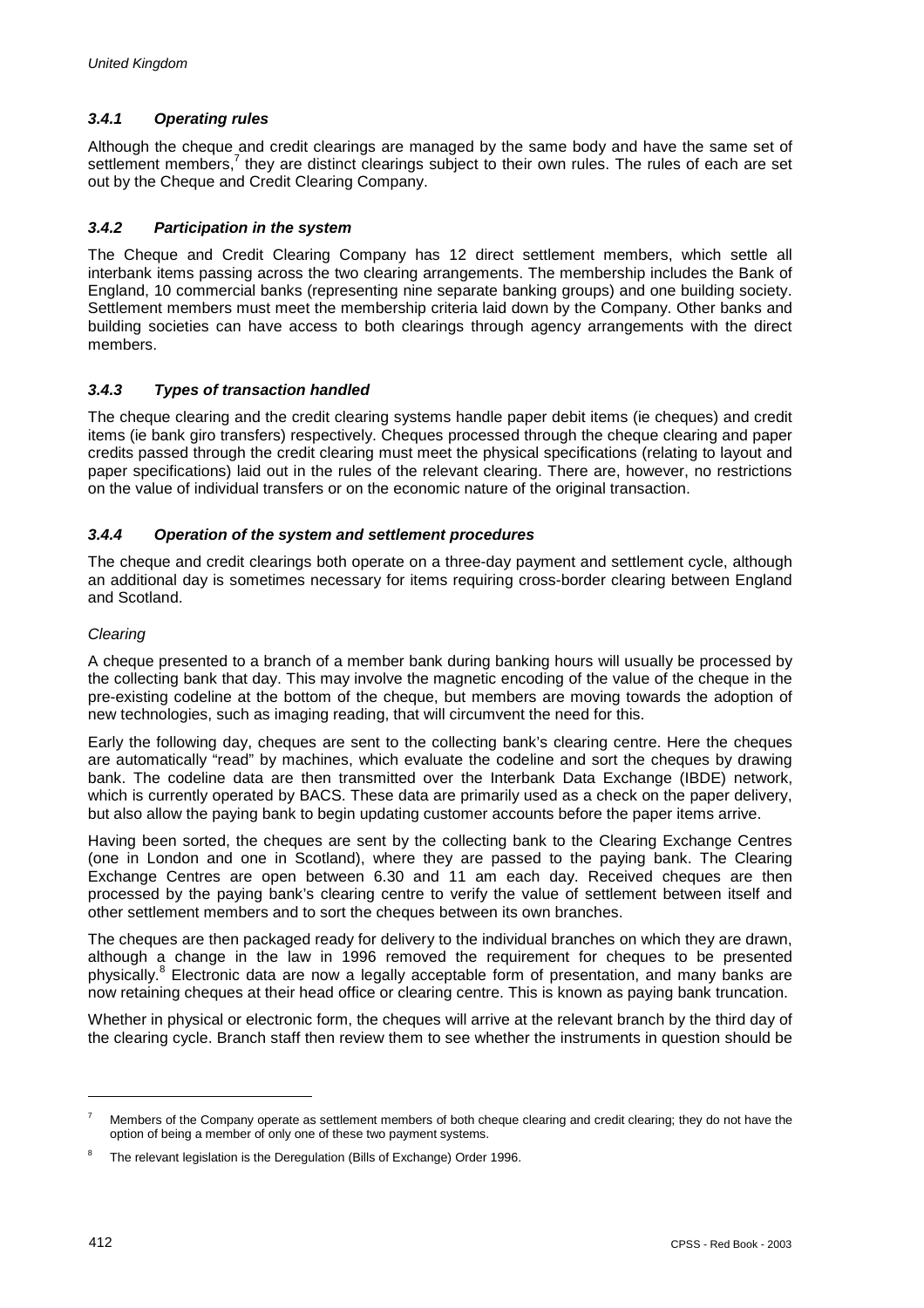accepted or returned. The point at which the collecting bank credits funds to the payee's account and allows the payee to draw against these is a commercial decision and varies between banks.

Paper credits, for which the collecting bank is generally the payer's bank, follow a reverse process to cheques. The processing procedures for the credit clearing are very similar to those employed in the cheque clearing, but the codeline data, despite the pre-printed details being more comprehensive than on cheques, are not transmitted over the IBDE network. Moreover, settlement figures for the credit clearing are ascertained by receiving banks once they have read the codeline data.

#### *Settlement*

The interbank settlement of items processed through the cheque and credit clearings occurs on the third day of the cycle. In respect of each clearing, multilateral net obligations for each member are transmitted to the Bank of England no later than 10.30 am. Settlement is then effected at 11 am through postings of the net amounts to the members' settlement accounts using the RTGS processor.

There is no system of limits to control the interbank settlement obligations that arise in the cheque and credit clearings. In contrast to CHAPS, the settlement members of these clearings are considered to be acting as agents of their customers rather than as principals. The value of interbank settlement obligations is also typically much smaller.

## *3.4.5 Pricing*

The Cheque and Credit Clearing Company does not impose a per-item charge on cheques or credits handled; its costs are met through direct contributions by shareholders (the settlement members). Banks negotiate charges with their business customers for processing debits and credits arising from paper instruments, but most banks do not impose such direct fees on their personal customers.

#### *3.4.6 Future developments*

As mentioned in Section 3.4.4 above, some participants in the cheque clearing have introduced paying bank truncation, whereby the paper instruments are retained at the head office of the paying bank. A major project in the future will be the introduction of collecting bank truncation, although because of the need to examine endorsements and signatures on cheques this is unlikely to occur until cost-effective and sufficiently rapid imaging technology is available.

# **3.5 Currency clearings**

Until recently, a number of currency clearings also operated under the APACS umbrella, catering for paper-based payment orders denominated in major currencies other than sterling and euros, including US dollars, Canadian dollars, Australian dollars, Japanese yen and Swiss francs. In June this year, however, falling volumes prompted the closure of all except the US dollar currency clearing. Reflecting this decision, of the 413,000 items worth GBP 4.8 billion processed by the currency clearings in 2000, the US dollar clearing accounted for 38% by volume and 74% by value.

# **4. Trading, clearing and settlement**

### **4.1 General overview and recent developments**

#### *UK markets*

The United Kingdom has major securities markets in UK government stocks, domestic and international equities, debt securities (including eurobonds) and money market instruments. There is also a highly developed market in derivatives based on these and other instruments. The most active participants in these markets are domestic and international banks and securities houses, as well as institutional investors such as pension funds and insurance companies.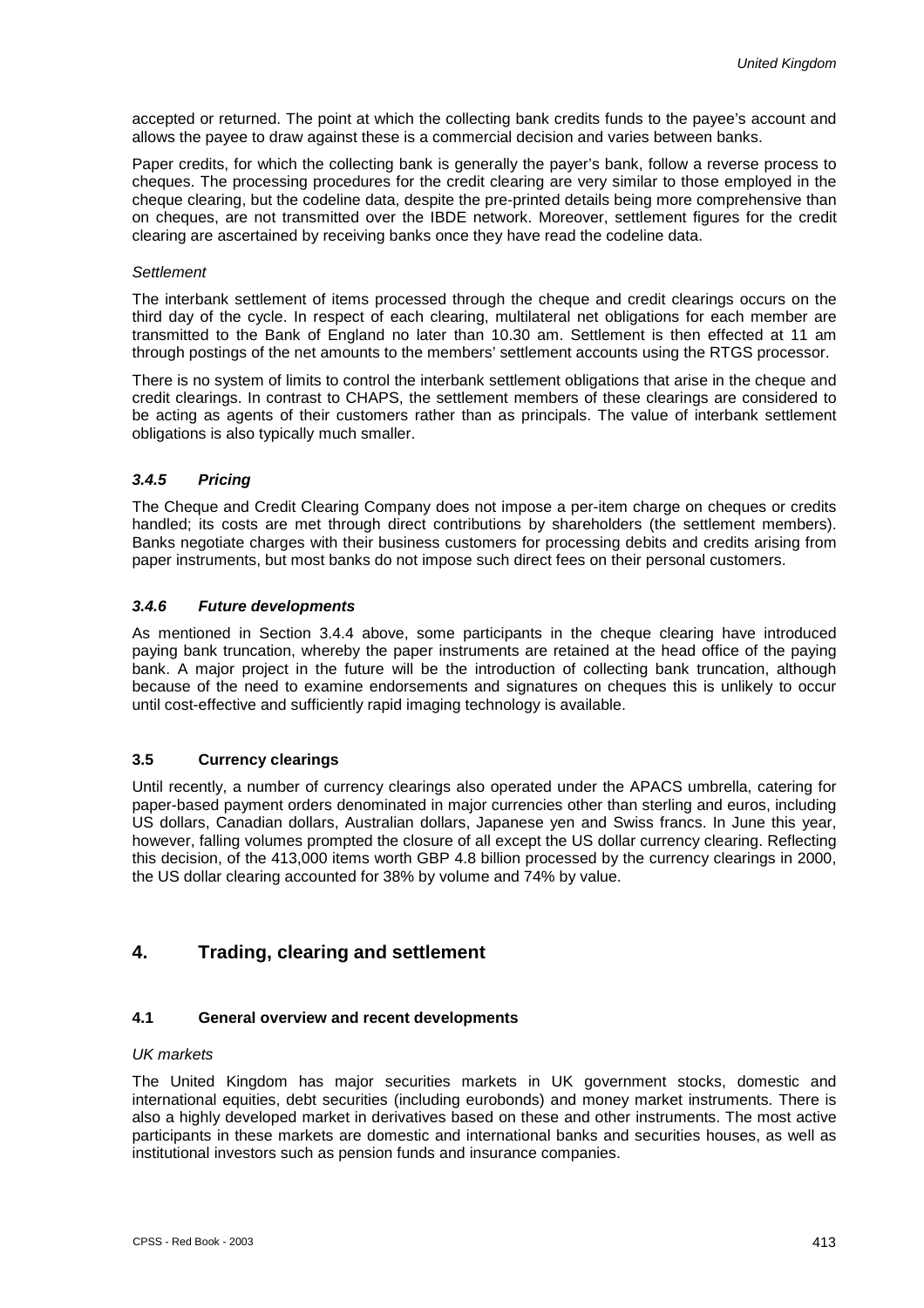Equities, debentures, loan stocks and other securities listed in the United Kingdom are mainly traded through the London Stock Exchange, but some volumes also go through virt-x. Both exchanges also offer trading facilities in a range of overseas securities. UK government stock is mostly traded through gilt-edged market-makers, subject to the rules of the London Stock Exchange. Eurobonds and shortterm eurocurrency paper are generally listed in the United Kingdom or on the Luxembourg Stock Exchange, but are traded OTC under the rules of the International Securities Market Association (ISMA). A significant proportion of all eurobond trading takes place in London.

There is also a very large volume of OTC derivatives activity in London and standardised derivatives contracts are traded on LIFFE, the LME, the IPE and the OM London Exchange (OMLX). LIFFE's contracts comprise futures and options on UK and foreign government bonds, short-term interest rates, equity indices and individual equities. The LME and IPE offer contracts on metals and energy products respectively. In addition to providing Swedish equity derivative contracts on an automated trading system linked to that of its parent, the OMLX also operates Jiway and the UK Power Exchange.

Sterling- and euro-denominated money market instruments are traded OTC.

# *Trading*

UK exchanges, clearing houses and settlement systems have undergone significant change in recent years, and this process continues at a rapid pace. Like many of their European counterparts, the United Kingdom's exchanges have responded in a variety of ways to the opportunities offered and challenges posed by the integration of (particularly European) capital markets, technological advances, member consolidation and increases in global cross-border trade.

Both the London Stock Exchange and LIFFE have introduced electronic trading systems. Around 200 securities are traded on the London Stock Exchange's SETS electronic order book, although a significant proportion of trading in these securities continues to take place over the telephone or via automated systems provided by the major market liquidity providers (in particular the so-called retail service providers). Trading in most of the remainder of London Stock Exchange securities is facilitated by a screen-based quotation system called SEAQ (Stock Exchange Automated Quotation), which displays two-way prices from competing market-makers. For less liquid and AIM (Alternative Investment Market) securities, a hybrid market of quotes and orders is used. The London Stock Exchange also supports the SEATS PLUS trading system, a hybrid quote-driven/order-matching system which is used for less liquid securities in addition to securities listed on AIM. virt-x and the OMLX continue to offer electronic order books. The vast majority of LIFFE contracts are now traded on LIFFEConnect. Furthermore, both the IPE and the LME are assessing their members' needs in this respect and plan the limited introduction or expansion of existing screen trading facilities (eg LME Select).

The London Stock Exchange, LIFFE, the IPE and the LME have all demutualised to become for-profit, shareholder-owned institutions. Demutualisation is enabling these exchanges to respond more efficiently to commercial pressures in an increasingly competitive environment. virt-x plc is part-owned by the SWX Swiss Exchange and the TP Consortium (a group of major European securities firms); its shares are traded on the London Stock Exchange's AIM. The OMLX is a part of the OM Group, which is listed on the Swedish Stock Exchange. The London Stock Exchange's shares are listed on its own exchange. Subsequent to their demutualisations, LIFFE has been purchased by Euronext and the IPE by the Intercontinental Exchange (a US-based commodity trading platform run by a consortium of banks, oil and energy firms).

The opportunities offered by these developments have encouraged a number of new and prospective entrants into the UK equity markets. Thus, Jiway offers execution facilities to brokers and other financial intermediaries for transactions below a certain size limit, based on a central order book supported by firm quotes provided by market-makers. Agency brokers such as Instinet and Posit provide matching facilities to institutional investors and brokers. E\*Crossnet provides a crossing service to institutional investors. Market-makers and institutional brokers continue to expand the range of crossing and order-routing facilities available to customers.

Similar trends are being seen in the fixed interest markets. Recent years have seen the introduction of a range of electronic inter-dealer and dealer-customer execution and quotation systems. Coredeal MTS (an RIE) and authorised financial intermediaries such as BrokerTec, EuroMTS and Cantor/E\*Speed provide inter-dealer execution in a wide range of eurobond and European government bond cash trades and repos. For the time being, UK government bond trading remains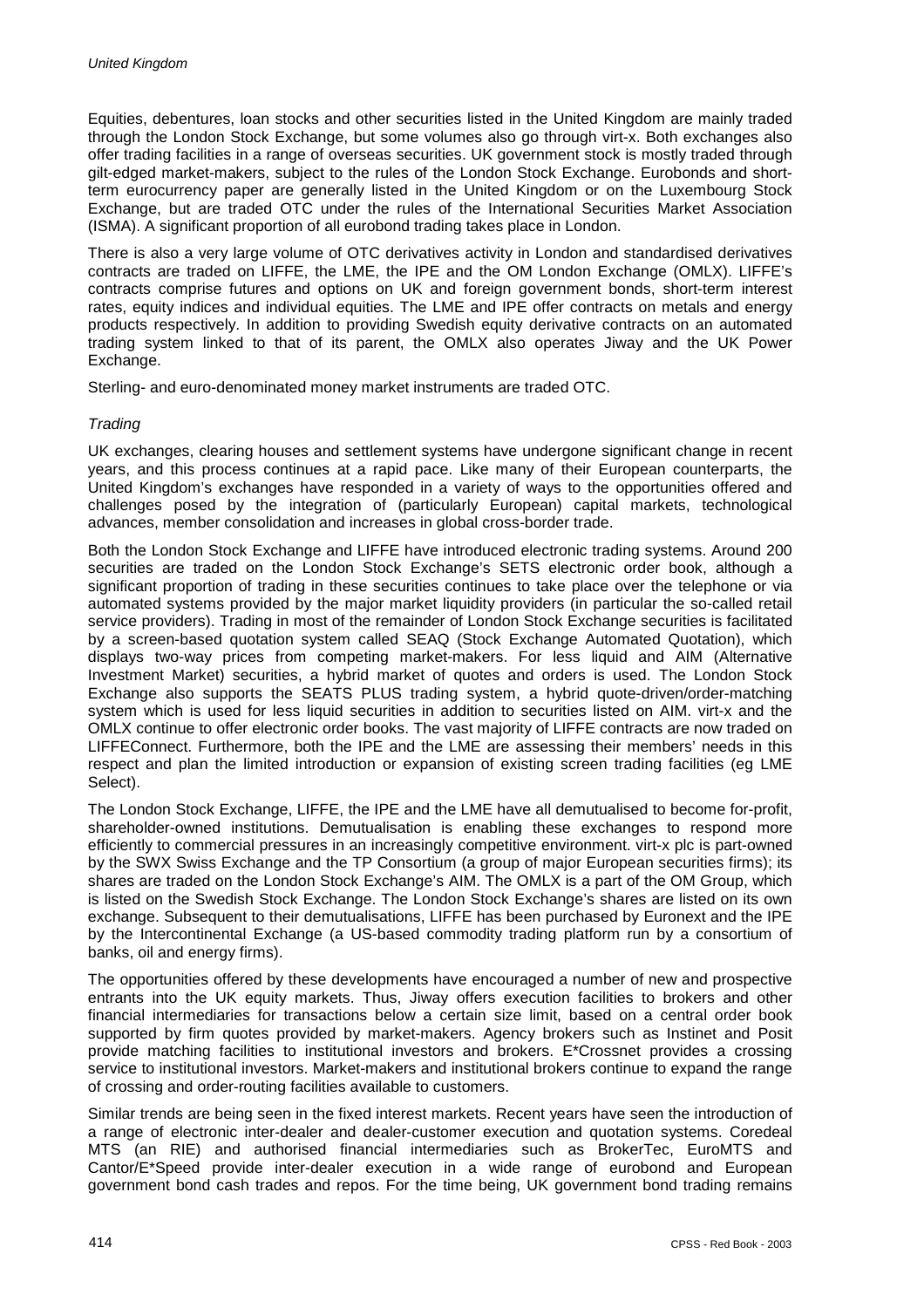largely telephone-based, with market-makers' quotes being distributed over a variety of quote vendor systems. The UK Debt Management Office is, however, planning to introduce an electronic interdealer system with mandatory quote obligations.

## *Clearing*

LCH remains the United Kingdom's principal CCP clearing house, although the OMLX and Jiway also operate in-house clearing facilities. In September 2001, the EuroCCP gained RCH status and has been chosen as the CCP for Nasdaq Europe.

LCH continues to provide CCP services for LIFFE, the LME and the IPE, along with the clearing of cash and repo trades in European government and supranational bonds ("Repoclear", which was expanded to include UK government bonds in August 2002) and plain vanilla interest rate swaps ("Swapclear"). Since 26 February 2001, LCH has acted as CCP for trades on the London Stock Exchange's SETS electronic trading system, in cooperation with CRESTCo; and on 18 March 2002 it began to act as CCP for a limited number of contracts traded on the Intercontinental Exchange. LCH and virt-x have been in discussion with the aim of implementing a CCP for the exchange in March 2003.

#### *Settlement*

Settlement is also undergoing a process of consolidation, both domestically and internationally. Again, this process reflects the considerable operational savings and efficiencies and the potential reductions in risk available from rationalisation.

CRESTCo owns and operates the United Kingdom's two settlement systems, CREST and the CMO. Opened in 1996, CREST initially settled UK and Irish equities and corporate bonds. In July 2000, UK government debt was integrated into the system and the CGO was closed. Money market instruments continue to settle in the CMO, but work is under way to integrate them into CREST (by end-2003).

CRESTCo has, in addition, established direct links to CSDs in Switzerland (SIS SegaInterSettle) and the United States (DTCC) and to Euroclear, enabling CREST members to hold securities which settle in those systems. CSDs from the following countries have also established links to CREST: Sweden (VPC); the Netherlands (Necigef); and Australia (CHESS).

Most recently (September 2002), the merger between CRESTCo and Euroclear has taken place. CRESTCo has become a wholly owned subsidiary of Euroclear Bank, but will continue to operate as CRESTCo at least until the launch of the new group's "single settlement engine", planned for 2005.

# **4.2 Trading**

# *4.2.1 London Stock Exchange*

#### *Ownership and governance*

In July 2001, the London Stock Exchange listed on its own market and became a fully commercial public limited company. This followed the demutualisation of the company in March 2000. Shares in "London Stock Exchange plc" are now listed and freely traded in the same way as other UK equities.

#### *Regulatory status*

The London Stock Exchange is an RIE under the FSMA 2000. Responsibility for the UK Listing Authority, which regulates the United Kingdom's primary market for issuing companies, was transferred to the Financial Services Authority in May 2000.

#### *Participation*

The London Stock Exchange has approximately 300 member firms. In order to trade on the Exchange, a firm must become an authorised member firm or a SETS participant.

An applicant for membership must be:

authorised under the FSMA 2000;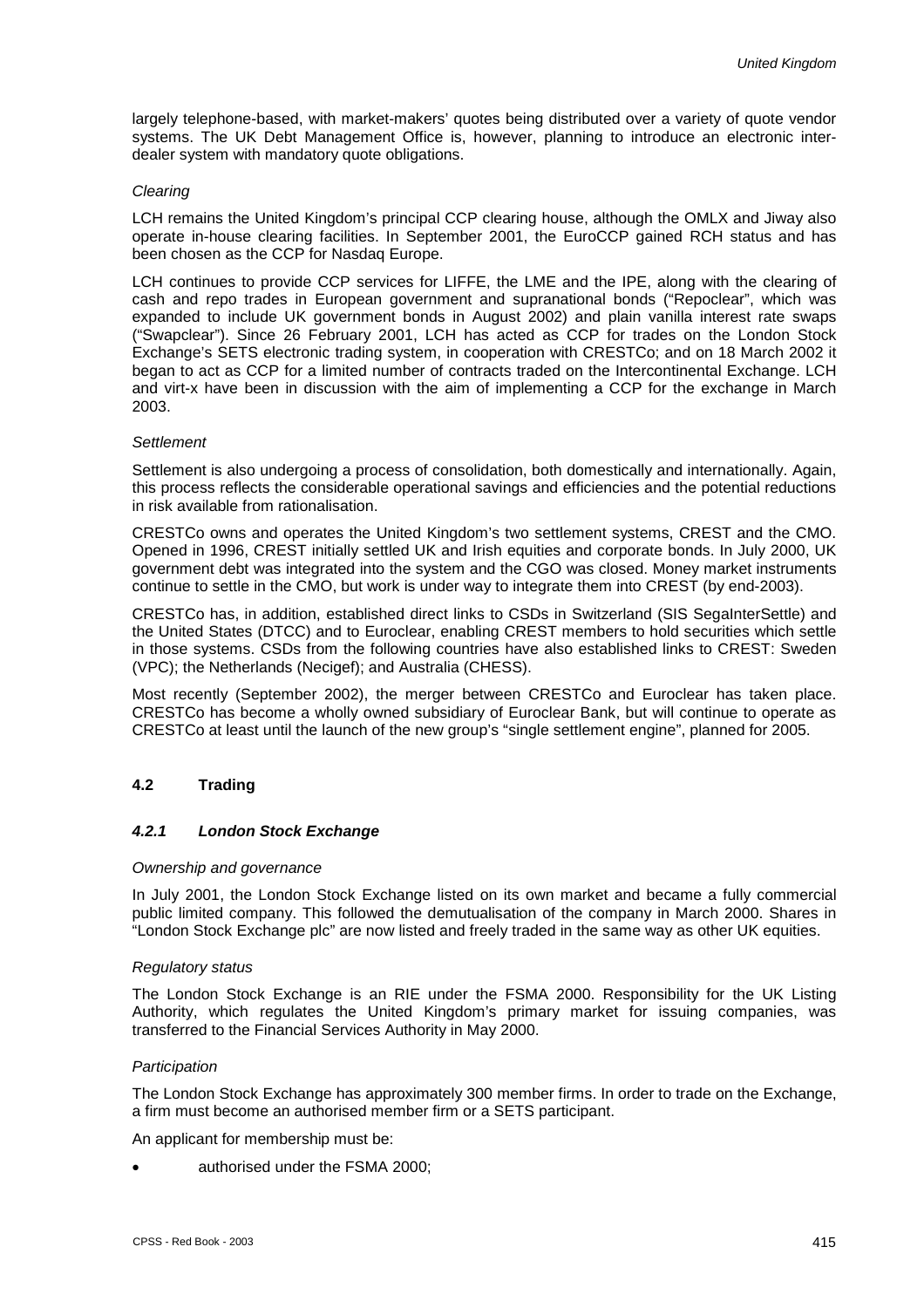- an exempted person under the FSMA 2000;
- a person whose activities constitute "excluded activities" under the FSMA 2000, whether such activities are carried out in the United Kingdom or elsewhere in the European Union;
- an "overseas person" as defined by the FSMA 2000; or
- a "European institution" as defined by the Banking Co-ordination (Second Council Directive) Regulations 1992 and the Investment Services Regulations 1995.

The London Stock Exchange will also assess the applicant's suitability for membership by considering the scope of the applicant's business activities, internal procedures and controls, etc.

Membership is divided into clearing and non-clearing members. Clearing members must satisfy the membership criteria of LCH (see below).

### *Transactions handled*

The following classes of security are admitted to trading on the London Stock Exchange:

- -UK equities:
- international equities;
- shares and fixed interest stocks of companies admitted to AIM, which was set up in 1995 for young and fast-growing businesses;
- securities on techMARK, for innovative technology companies;
- securities issued by the UK government (gilts);
- sterling bonds issued by companies or local authorities;
- eurobonds and euro-convertible bonds and medium-term notes issued by UK and international companies;
- depositary receipts; and
- exchange-traded funds.

In 2001, over 595 billion UK equity shares were traded on the London Stock Exchange, representing a turnover value of approximately GBP 1,905 billion. In the same period, approximately 1,208 billion trades in international equity shares were reported to the Exchange, with a corresponding turnover value of GBP 3,676 billion.

#### *System operating procedures*

Around 215 stocks are traded on SETS, the Exchange's electronic order book. The order book includes the FTSE 100, the more liquid FTSE 250 securities, exchange traded funds, selected Irish stocks and other securities suited to order book trading. Anonymous limit orders match continuously throughout the trading day on the basis of price/time priority. Unmatched limit orders and market orders are submitted for auction at the start and end of each SETS trading day, with orders executed at the clearing price which is set to enable the maximum volume of shares to be traded.

Non-SETS securities are traded on a quote-driven market, supported by a number of market display mechanisms. The majority of non-SETS UK equities are quoted on the SEAQ system. The Stock Exchange Alternative Trading Service (SEATS PLUS) is a hybrid market-maker/order book service which supports the least liquid securities. Liquid depositary receipts and blue-chip international securities are traded electronically on the International Order Book and International Retail Service respectively. Other international stocks and less liquid depositary receipts are quoted on SEAQ International (SEAQI).

SEAQ and SEAQI are both quote-display systems used as the reference point for telephone execution between market participants and competing registered market-makers (who are required to quote bid/offer prices). For FTSE 250 stocks, the SEAQ quote-driven market is supplemented by three intraday SEAQ crosses.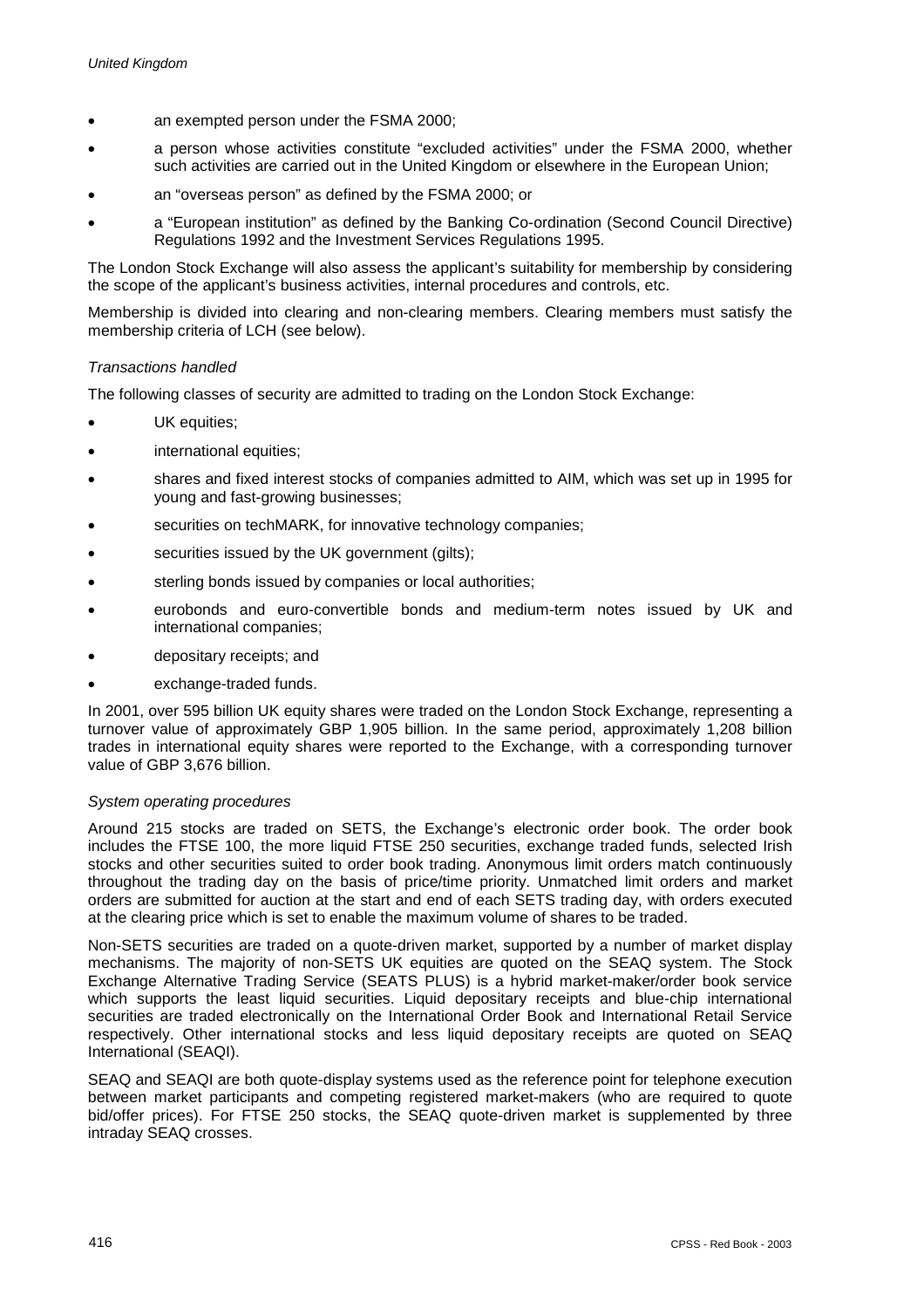#### *Clearing/settlement*

In February 2001, the London Stock Exchange, CRESTCo and LCH introduced a central counterparty service (CCP) on a gross basis for trades executed on SETS. With LCH acting as CCP, market participants have full post-trade anonymity and improved management of counterparty risk. The service was expanded in July 2002 with the implementation of settlement netting.

Trades in UK equities and corporate bonds settle through CREST. The standard settlement cycle is three days. Participants may, however, agree to use a different cycle for individual trades ranging from same-day to 25-day settlement. Trades in overseas equities settle through the relevant domestic or international CSD in accordance with local market deadlines.

#### *Operating hours*

Trades can be reported to the Exchange from 7.15 am to 5.15 pm London time. Trades executed outside these hours are reported when the system next opens.

The SETS Order Book continuous execution period and SEAQ Mandatory Quote period extend from 8 am to 4.30 pm London time. The SETS opening auction call period runs from 7.50 to 8 am and the closing auction call period from 4.30 to 4.35 pm (with a random end in each case to discourage market manipulation). Auction call periods are automatically extended in the instance of unfilled market orders or price movements greater than defined parameters.

The International Order Book has an opening auction call period from 8.30 to 9 am, and this is immediately followed by a continuous trading period that ends at the start of the closing auction at 3.30 pm. The closing auction call period lasts for 10 minutes subject to a random end and any price or market order extensions.

The International Retail Service mandatory committed principal period is based on that of the home market, subject to a London opening time no earlier than 8 am and end time no later than 5 pm.

SEAQ International quotations may be input between 7.30 am and 5.15 pm London time.

#### *4.2.2 virt-x*

#### *Ownership and governance*

virt-x Exchange Ltd is a wholly owned subsidiary of virt-x plc, in which the SWX Swiss Exchange and the TP Consortium each have a 38.9% shareholding. virt-x uses the SWX system and network, including the SWX trading platform, under a facilities management agreement.

#### *Regulatory status*

virt-x is an RIE under the FSMA 2000 and is also designated as a "regulated market" under the ISD. virt-x does not have listing authority in the United Kingdom and the procedure for listing of Swiss bluechip equities is under the authority of SWX.

#### *Participation*

virt-x can be accessed by regulated financial institutions from the EEA, Switzerland, Hong Kong and the United States. It currently has 107 approved members, of which 102 are live trading members.

#### *Transactions handled*

virt-x provides trading in pan-European blue chips of the major European indices, eg the FTSE 100 and the STOXX 50.

#### *System operating procedures*

Using the SWX Swiss Exchange trading platform, virt-x provides a continuous public limit order book with full anonymity prior to execution. Users can access the system either directly through the installation of a virt-x gateway and circuits on the member's premises, through a sponsoring direct member of virt-x (ie as a sponsored user), or through an independent software vendor (ISV) that has access to the virt-x trading system.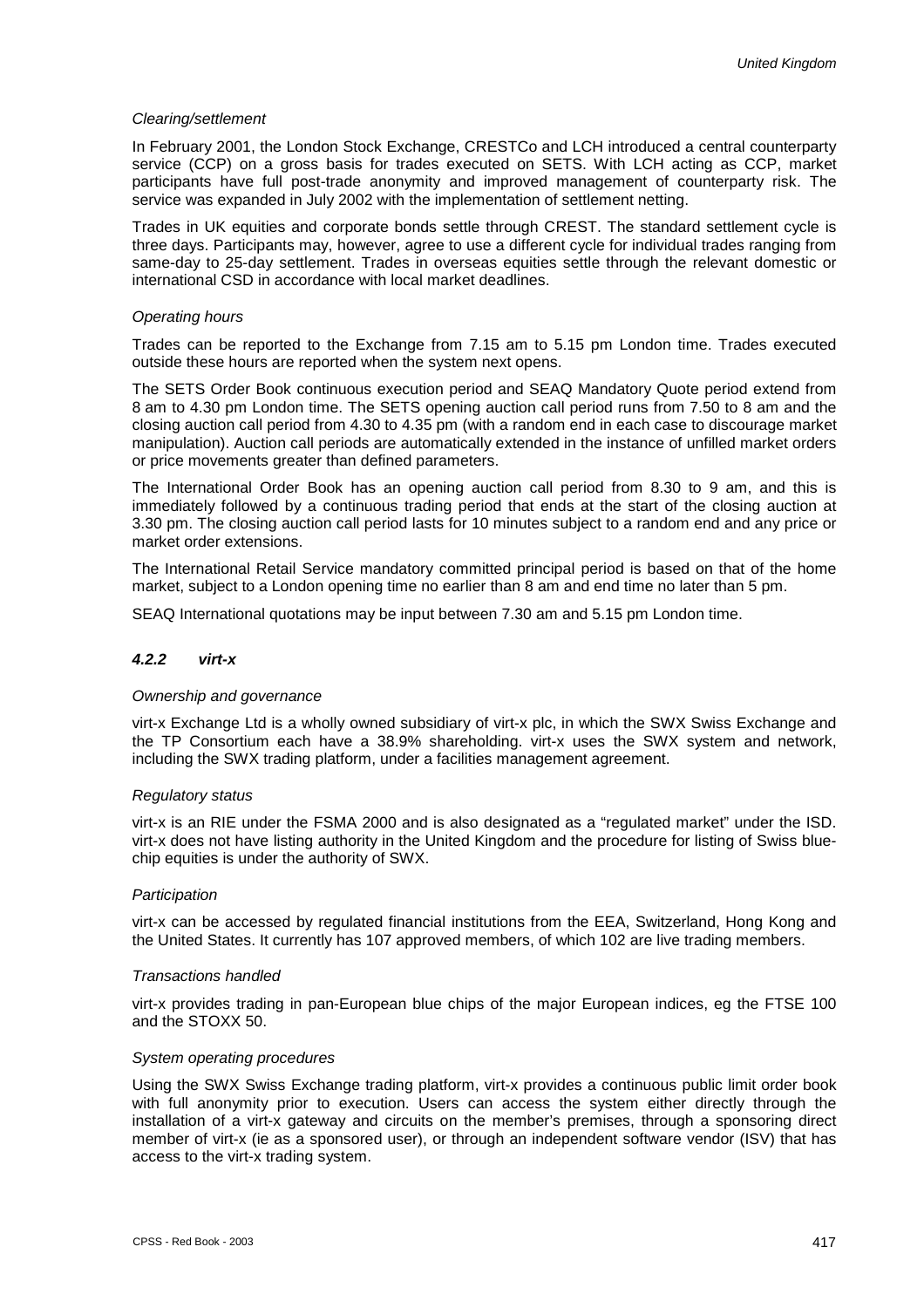## *Clearing/settlement*

All order book trades settle on a T+3 basis, and can be settled in CREST, SIS or Euroclear. Currently, settlement is between trading counterparties; it is envisaged that CCP clearing through LCH and x-clear will be introduced in March 2003.

### *Operating hours*

virt-x trading hours are from 8 am to 4.30 pm London time.

## *4.2.3 Coredeal MTS*

#### *Ownership and governance*

In November 2001, Coredeal entered into a partnership with EuroMTS (the leading pan-European trading platform for government benchmark securities). Coredeal MTS, which began trading on 1 February 2002, is owned by EuroMTS, the International Securities Market Association (ISMA) and 11 major banks and securities houses.

#### *Regulatory status*

Coredeal MTS is an RIE under the FSMA 2000. The exchange has also been designated as a regulated market by the FSA for the purposes of the ISD.

#### *Participation*

Coredeal MTS admits members on the basis of them contracting to abide by the exchange's rules and guidance. There are two classes of member: clearing and non-clearing. Clearing members are also required to be a member of the central counterparty TradeGo. Non-clearing members are not required to be a member of TradeGo but must instead make arrangements with a clearing member to clear transactions on their behalf. As an RIE, Coredeal MTS monitors members' compliance with its rules and there is a clear disciplinary process should rule breaches occur. Access to the trading system for all members is strictly controlled and monitored.

#### *Transactions handled*

Coredeal MTS is an electronic exchange for benchmark corporate bond issues.

#### *System operating procedures*

Coredeal MTS operates on the Telematico platform that is used by all the MTS exchanges. It has become a quote-driven market with established market-maker obligations.

#### *Clearing/settlement*

All trades are executed on Coredeal MTS anonymously, after which settlement instructions are automatically generated from the Telematico system and sent to TradeGo (via Euroclear). Trades for non-clearing members are cleared in the name of the clearing member with whom the necessary arrangements have been made.

Outright cash trades on Telematico settle according to the prevailing market rule for the relevant instrument traded. Most eurobonds settle on a T+3 cycle in Euroclear.

#### *Operating hours*

Coredeal MTS operates from 7.15 am to 4.30 pm London time.

# *4.2.4 Jiway*

#### *Ownership and governance*

The Jiway market is operated as a market of the OM London Exchange (OMLX), which is itself wholly owned by OM AB.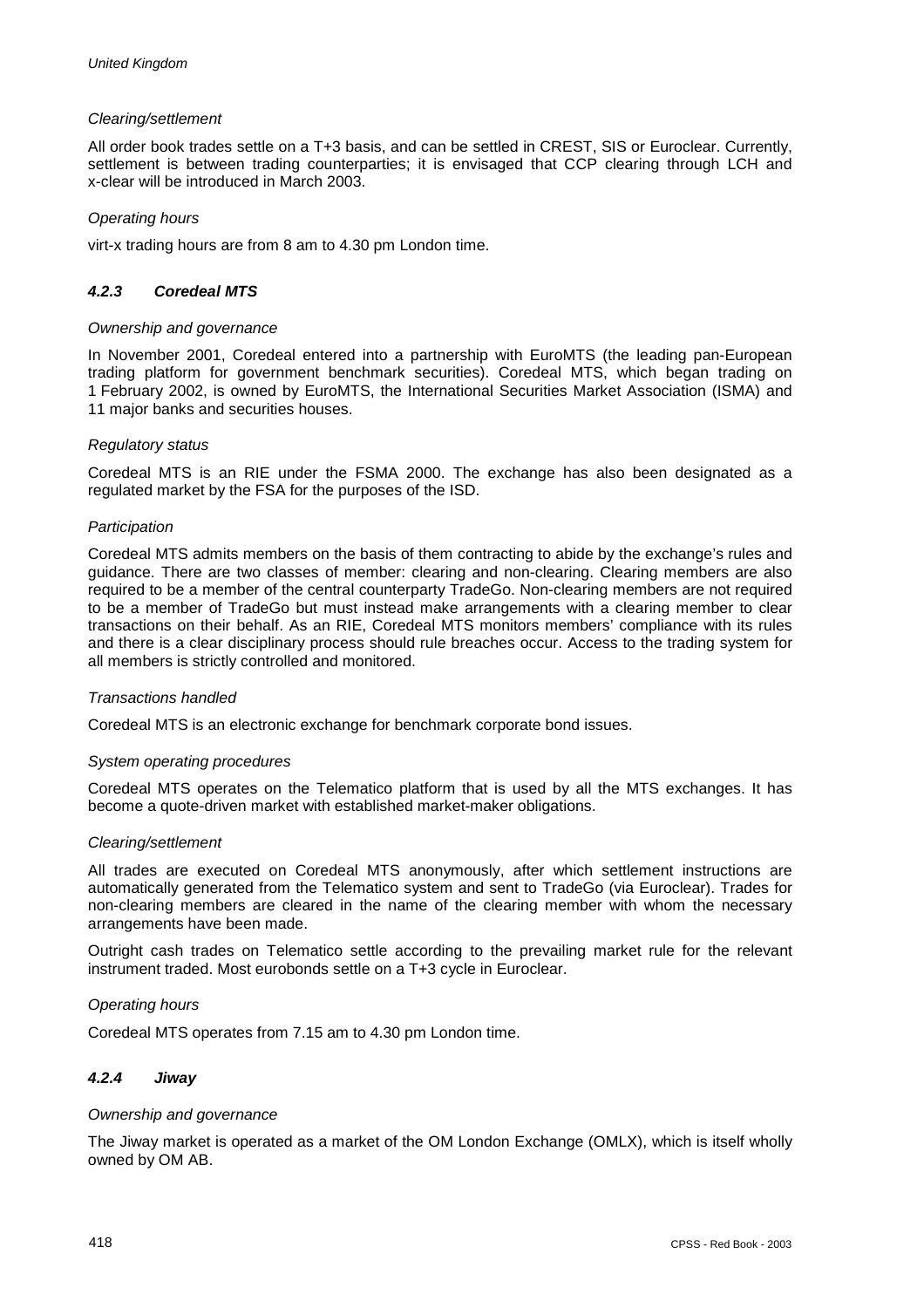#### *Regulatory status*

The Jiway market started trading in November 2000. It now operates within the regulatory framework of the OMLX, which acquired RIE status from the FSA in 1999.

#### *Participation*

Jiway admits as trading parties regulated European brokers and other financial intermediaries.

#### *Transactions handled*

Jiway is designed to provide its members with transparent and convenient access to markets for which direct membership is commercially impracticable. It currently provides a single access point for trading, clearing, settlement and safekeeping for equities in eight exchanges in seven countries (as at September 2002) across Europe and the United States.

#### *System operating procedures*

Jiway ensures that execution of orders (currently up to a limit of EUR 50,000, as at September 2002) occurs with at least as good a price and volume as the best available on the appropriate local market. Jiway provides trading, clearing, settlement and safekeeping using OM's technology operations.

#### *Clearing/settlement*

All trades are executed against Jiway itself, which operates as the CCP.

Jiway provides a single access point for settlement of transactions across all of its markets. Trading parties can elect to use Jiway for safekeeping or to designate external settlement systems on a per-account basis.

#### *Operating hours*

Jiway gives access to trading each stock whilst that stock is open for trading on the underlying local exchange. The Jiway support desk is open during European and US trading hours.

# **4.3 Clearing**

#### *4.3.1 London Clearing House*

LCH acts as CCP to trades executed on LIFFE, the LME, the IPE and the London Stock Exchange (trades on the SETS electronic trading platform) and a limited number of contracts on the US-based Intercontinental Exchange.

Since 1999, LCH has acted as CCP for cash and repo trades in European (Austrian, Belgian, Dutch, German and UK currently, with more planned) government bonds, supranational and agency bonds and Jumbo Pfandbriefe ("Repoclear") and plain vanilla interest rate swaps ("Swapclear").

#### *Ownership and governance*

LCH is a public limited company. It is owned by its members (75% of the share capital) and LIFFE, the LME and the IPE (25% of the share capital in total).

#### *Regulatory status*

LCH is an RCH subject to supervision by the FSA under the FSMA 2000.

#### *Financial resources*

LCH assumes counterparty default risk when it accepts trades into clearing and covers that risk by requiring payment of margin. Initial margin (collateral), which is collected on all trades, is intended to protect LCH against the potential loss of a defaulter's positions before closeout. LCH also collects variation margin to re-establish this protection at close of business and, if necessary in fast-moving markets, makes intraday calls for more margin. LCH restricts, mainly to cash, government bonds and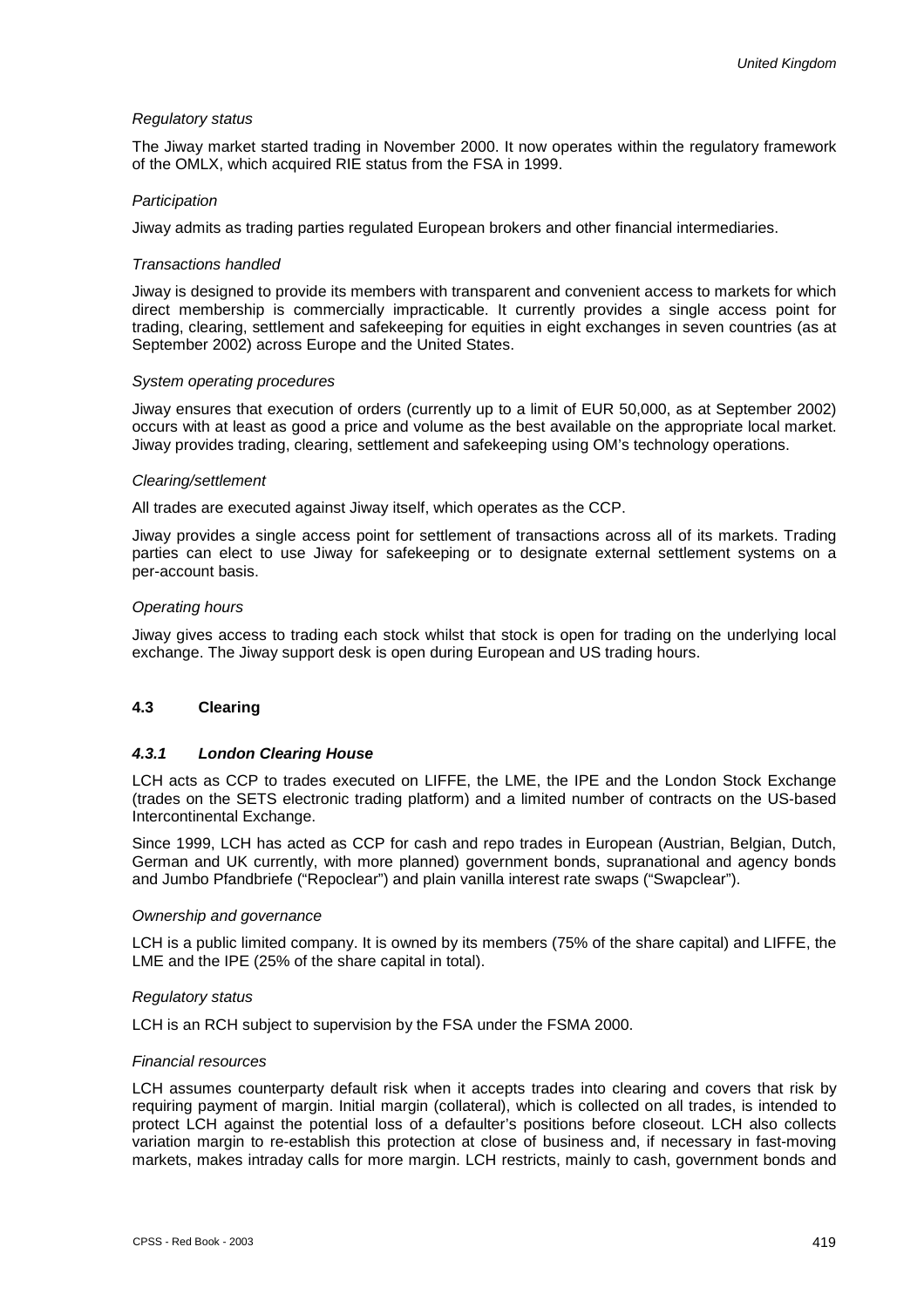bank guarantees, the types of collateral that it will accept as initial margin. Cash margin payments are received and made by LCH via the Protected Payments System, or PPS (see below).

Clearing members allocate business to house accounts (for the members' own trades, related companies and non-segregated customers, if any) and to customer accounts (for segregated customers, if they have any). The two accounts are maintained and margined independently.

In the event that a default by a clearing member leads to LCH incurring a loss greater than the defaulter's margin, LCH has the following financial resources at its disposal:

- up to GBP 10 million of LCH's current year's profits;
- a cash-based default fund (GBP 335 million as at August 2002), to which all LCH members contribute;
- -GBP 200 million of insurance cover; and
- own funds of over GBP 50 million.

## *Credit and liquidity risk control measures*

In addition to the above, LCH sets minimum capital requirements for members. Members also have to satisfy LCH regarding their ability to meet day-to-day operational requirements, including the adequacy of their back office and banking arrangements. Trading levels and patterns are monitored throughout the day.

## *Participation in LCH's Protected Payments System (PPS)*

As mentioned above, margin payments are made via LCH's PPS. Every clearing member maintains an account, or accounts, with at least one participating bank and LCH maintains accounts with all participating banks. Routine margin calls are made on the morning of T+1 (intraday calls on T). Once a bank has confirmed to LCH that it will make the margin payment required on the member's behalf, it is irrevocably committed to do so. Payments are made by internal branch transfers between the accounts of the clearing members and LCH at each participating bank, with final cash settlement taking place by 10 am on T+1. Intraday margin calls must be confirmed within an hour using the same process.

#### *Transaction processing environment*

LCH is linked electronically to the exchanges for which it acts as a CCP. SWIFT messages are used to transmit details of margin requirements to members' PPS banks.

# *4.3.2 European Central Counterparty (EuroCCP)*

With the introduction of Nasdaq Europe's Hybrid Market system, EuroCCP expects to act as CCP to all trades executed on the exchange. Users of Nasdaq Europe's central limit order book must be either a direct EuroCCP Participant or have an indirect clearing relationship through a EuroCCP General Clearing Participant. Participation in EuroCCP is voluntary for members who trade elsewhere and report those trades to Nasdaq Europe. EuroCCP offers a cross-border service clearing both European and US securities. Settlement of the trades cleared by EuroCCP takes place in the designated home CSD of the security. EuroCCP provides optional settlement netting and supports clearing and settlement in multiple currencies.

#### *Ownership and governance*

EuroCCP is a wholly owned subsidiary of the US-based Depository Trust & Clearing Corporation (DTCC) and is run on a not-for-profit basis. A Board that has a majority of representatives of the user community governs the company.

#### *Regulatory status*

EuroCCP is an RCH subject to the supervision of the FSA under the FSMA 2000.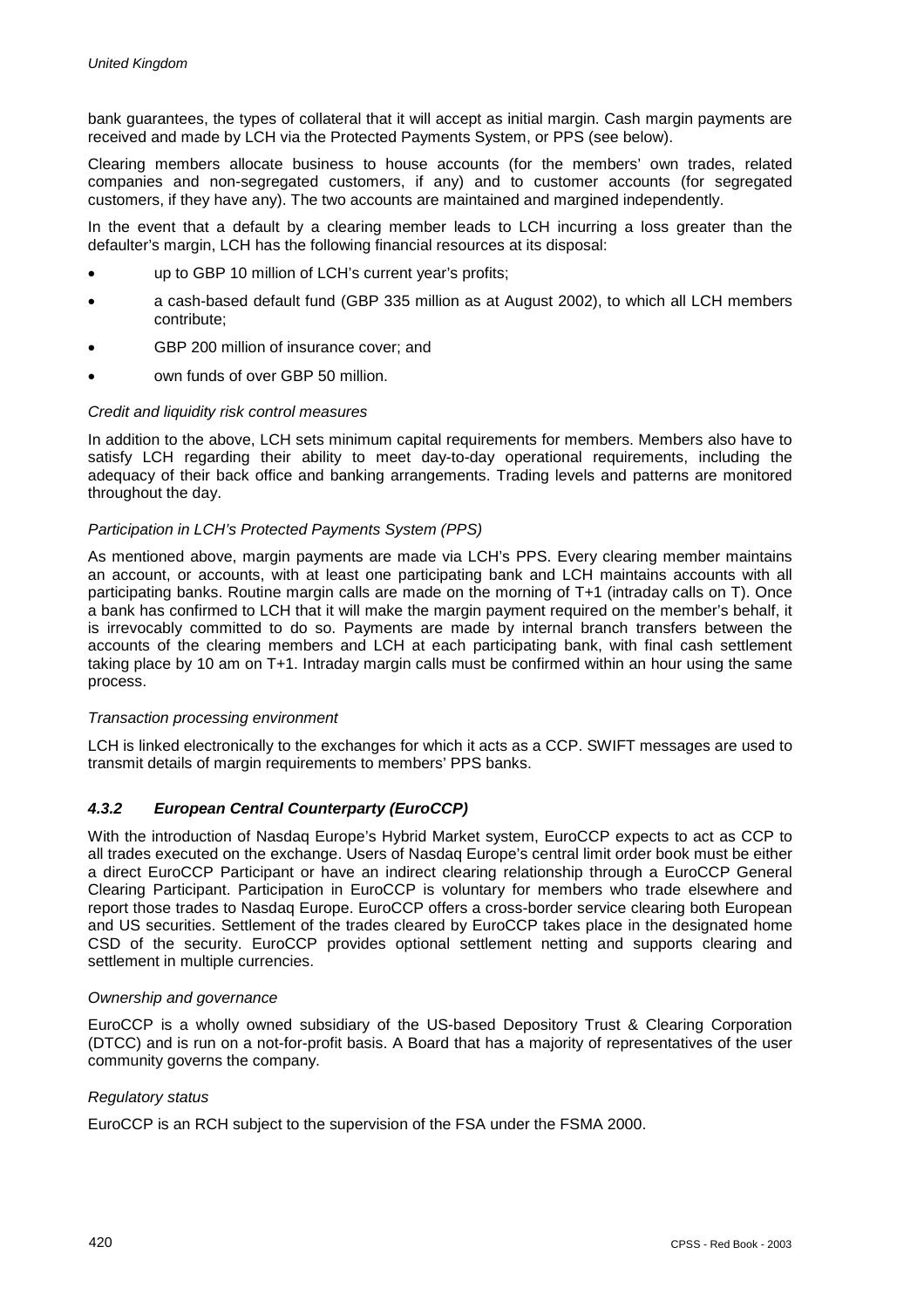#### *Financial resources*

EuroCCP assumes counterparty default risk when it accepts trades into clearing and it covers the risk by requiring its participants to deposit collateral. The Participants' current and projected trading volumes and other risk-related criteria are taken into consideration when the required collateral deposit is calculated.

At the end of the day, EuroCCP recalculates the requirement of each Participant and, at the opening of business the following day, each Participant will be advised whether it needs to increase its deposit. EuroCCP reserves the right, however, to require any Participant to increase its deposited collateral intraday, should its exposure change. The collateral requirement is calculated on net positions by currency and must be initially provided in the calculated currency in cash. Other forms of collateral are being evaluated.

Participants can allocate business to principal accounts (for the Participant's own trades, related companies and non-segregated customers, if any) and to agency accounts (for segregated customers, if any). The two sets of accounts are maintained and collateralised independently.

In the event that a default by a Participant leads to EuroCCP incurring a loss greater than the collateral deposited by the defaulter, EuroCCP has the following financial resources at its disposal:

- the Participant Fund collateral deposits of the defaulting Participant;
- -EuroCCP's retained earnings (if any);
- -EuroCCP's excess operating revenues (if any); and
- a pro rata assessment against Participant Fund collateral deposits of all other Participants.

In addition, EuroCCP is currently exploring insurance cover as an additional resource.

#### *Credit and liquidity risk control measures*

In addition to the above, EuroCCP sets minimum capital requirements for participation. These vary between Individual and General Clearing Participants. In evaluating Participants' creditworthiness, EuroCCP also reviews operational and financial capabilities.

#### *Daily payment flows*

Transactions settle in the designated home market of the security and the payments for settlement activity are made in the appropriate currency through the payment mechanisms associated with the relevant CSD or ICSD.

EuroCCP holds accounts with its bank, in each of the admitted trading currencies, for collection of collateral. Collateral payments are made via bank-to-bank funds transfers to and from EuroCCP's bank accounts. Whether in respect of overnight or intraday calls, collateral payments must be made in accordance with a time schedule set by EuroCCP.

#### *Transaction processing environment*

As soon as a trade is dealt, it is automatically routed by Nasdaq Europe to EuroCCP for processing.

Output is available in respect of trades received from Nasdaq Europe in real time or batch mode, dependent upon each Participant's communication preference.

ISO7775 and ISO15022 format messages are used to report trade status and netting results, and to instruct settlement. ISO7775 and ISO15022 format messages are also used to report collateral requirements to participants. Intraday collateral calls are made via e-mail, fax and telephone.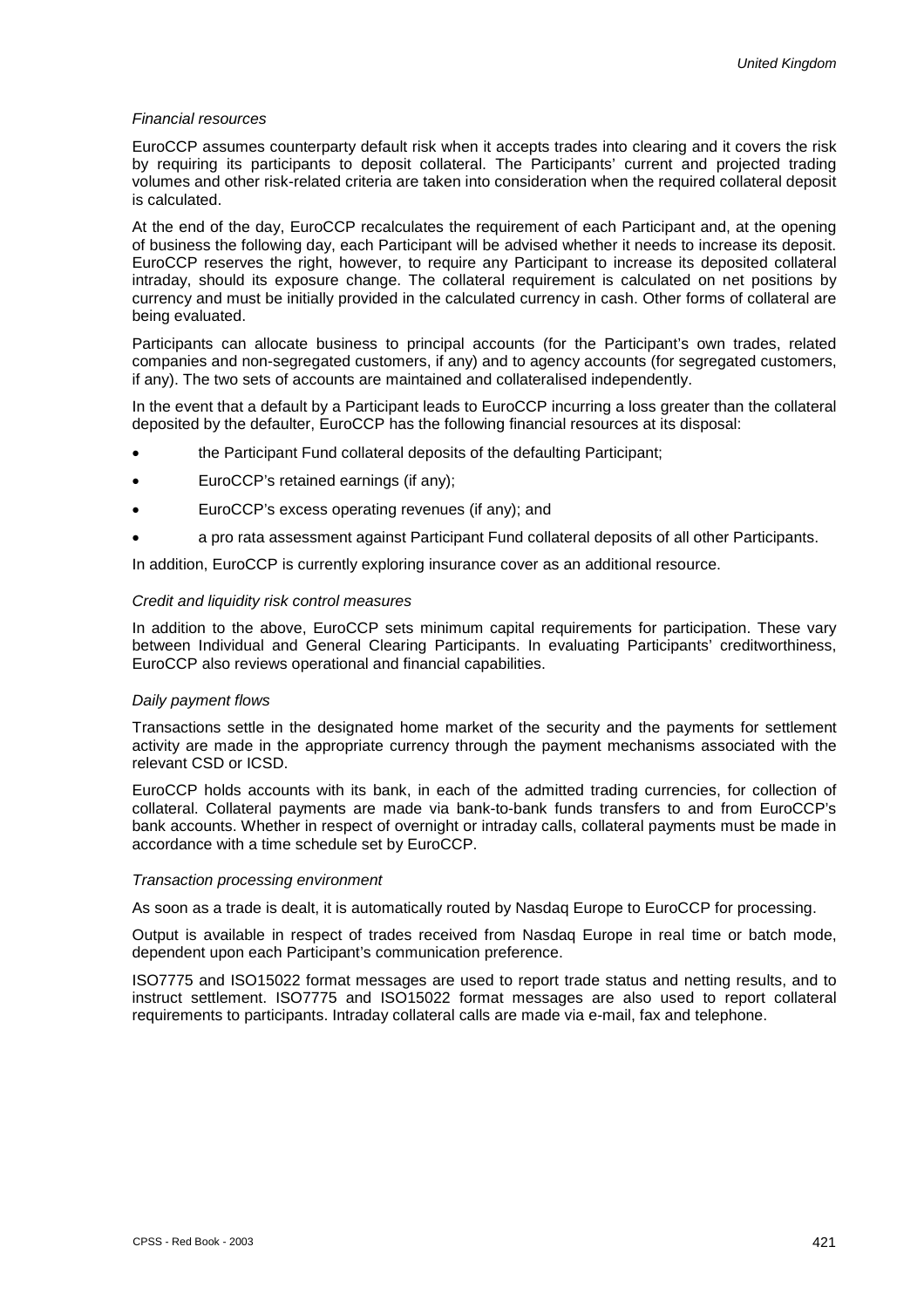# **4.4 Securities settlement systems**

# *4.4.1 CREST*

## *Ownership and governance*

CREST was inaugurated on 15 July 1996, and was originally owned and operated by a private sector company, CRESTCo, which itself was owned by a range of CREST users. Following completion of the merger with Euroclear in September 2002, CRESTCo became a wholly owned subsidiary of Euroclear Bank.

## *Regulatory status*

The dematerialisation of equities and other corporate securities was made possible by regulations made under Section 207 of the Companies Act 1989 - the Uncertificated Securities Regulations (USRs) 1995. Those regulations were amended in June 2000 to permit the integration of UK government stock (gilts) into CREST. The USRs were re-enacted with modifications in November 2001 to allow the introduction of electronic transfer of title (see below).

CREST is subject to regulation by the FSA, both as an RCH under the FSMA 2000 and as the Operator of a relevant system under the 2001 USRs. The merger with Euroclear has not affected the regulatory status.

## *Participation*

Membership is open to bodies corporate and individuals regardless of domicile or location (except as mentioned below). Its membership comprises most firms active in the UK and Irish equity markets and the gilt market (or their custodians), and a large number of individuals.

In CREST terminology, there is a distinction between "participants" and "users". Participants are those who hold securities in CREST ("members") or who provide payment services ("settlement banks") or registration services ("registrars"). Users are those who communicate with CRESTCo on behalf of participants. CRESTCo requires users to locate their gateway computers (the secure equipment used for sending/receiving electronic messages to/from CREST) in the United Kingdom, Ireland, the Isle of Man or, with the prior consent of CRESTCo, another EU member state.

Most corporate members maintain and operate their own securities accounts in CREST ("direct members"). "Personal members" (mainly individuals) maintain accounts in their own name, but use the facilities of a user (a "sponsor") to communicate with CREST. Sponsors are required to be authorised under the FSMA 2000. Non-members of CREST which are active participants in the equity or gilt markets typically hold their accounts with custodians or brokers who are direct members of the system, although individuals may choose to hold their securities outside the system altogether, in paper form.

Applicants must enter a contractual agreement with CREST and arrange a daylight credit limit for payments settlement with an approved settlement bank. CRESTCo may require participants and users incorporated or resident outside the United Kingdom to provide a legal opinion confirming the participant's or user's ability to be bound by the terms of the agreement executed by CRESTCo and the participant or user.

#### *Transactions handled*

CREST settles the purchase, sale, loan and repo of UK and Irish equities and UK government and corporate debt. Moreover, through its links to other settlement systems in Europe and the United States, members are able to hold foreign securities. But the regulations governing CREST (ie the USRs) permit only the holding of securities governed by English, Scottish and Northern Irish laws (under a multi-jurisdictional approach, securities governed by Irish, Jersey, Guernsey and Isle of Man laws are held pursuant to the laws of those jurisdictions).

Accordingly, a transferee of a foreign security receives a CREST Depository Interest (CDI), an English law instrument representing the holder's proprietary interest in the underlying foreign security, which is held on his behalf in the issuer SSS by a special purpose CREST nominee. A deed poll executed by CREST Depository Limited (CDL) sets out the holder's right against the CDL to the underlying securities. The CDI holder has legal title to the CDI and beneficially owns the underlying foreign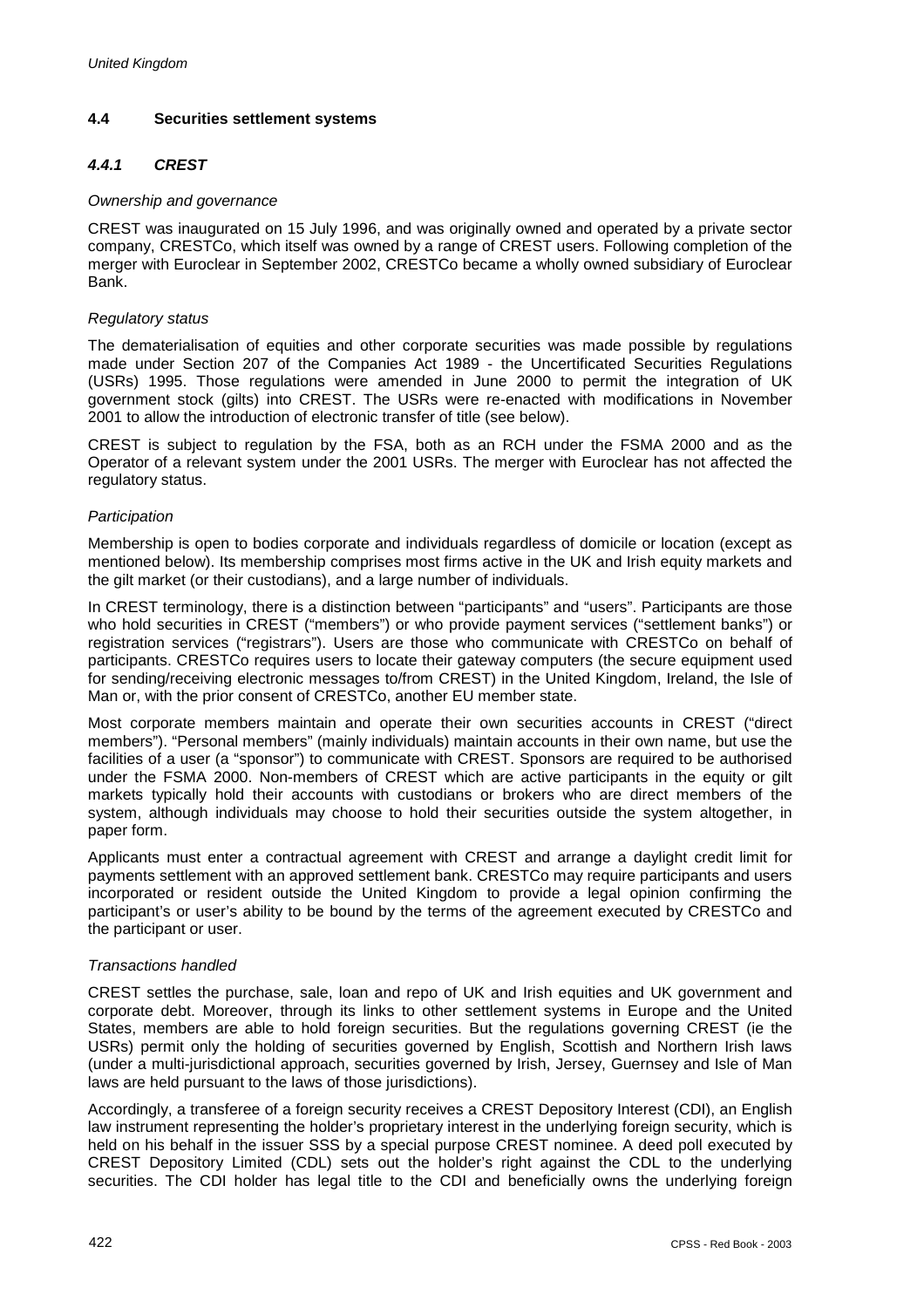security. CREST has the capacity to settle in multiple currencies and currently provides for settlement against sterling, euros and US dollars.

#### *Operation of the transfer system*

CREST accepts transfer instructions only from those legally entitled to give them; this is either the actual or intended legal owner of the assets in question, or somebody who has exhibited what is in effect a power of attorney from that owner. The terms of the transfer must be confirmed by both the transferor and the transferee, who input independent instructions into CREST which are matched before proceeding to settlement. The settlement process is continuous between 6 am and 4.35 pm London time, with settlement against payment ceasing at 4.05 pm. The system remains open for input and matching of forward-dated transactions until 8 pm. These timings are under constant review.

#### *Transaction processing environment*

All communication between CREST and members must currently occur via one of the two competing accredited network providers - SWIFT or BT Syntegra. In 2001, CREST reviewed the requirements set for CREST networks to ensure that providers could take advantage of new network technologies. Further accredited network providers are now being introduced, the first of these being the London Stock Exchange in July 2002.

#### *Settlement procedures*

Since 26 November 2001, CREST has provided real-time DVP with settlement in central bank money and irrevocable electronic transfer of title for securities denominated in sterling and euros. The USRs 2001 established the CREST records as the register for dematerialised UK securities (the Operator register), such that at the point of settlement in CREST the transferee/buyer receives immediate and irrevocable direct legal title to the dematerialised securities. CREST is not responsible for other functions carried out by securities registrars, such as dividend payments and other corporate events; the USRs require such registrars to keep a record of the Operator register for such purposes.

Also at the point of settlement, the CREST payment, which discharges the buyer's obligation to the seller, is accompanied by a simultaneous real-time payment from the buyer's settlement bank to the seller's across settlement accounts at the Bank of England. As a result, the buyer is solely exposed to the risk on their chosen settlement bank; and intraday risks between the settlement banks are eliminated. Settlement banks maintain separate accounts for CREST and "clean" payments (ie those arising other than from CREST). Settlement banks will balance (by means of liquidity transfers) their available funds between these accounts throughout the day according to the demands arising in CREST or from clean payments. At the start of each CREST settlement cycle, the liquidity balance on each settlement bank's CREST settlement account is irrevocably earmarked for CREST settlement.

Once CREST has identified a set of transactions for which sellers have stock, buyers have cash or credit, and buyers' settlement banks have sufficient earmarked RTGS liquidity, these transactions will be settled with finality. Only transactions where both stock and cash/credit are known to be available will be assessed for RTGS liquidity. Where available liquidity is insufficient, uncovered transactions will be left to be reassessed in the next CREST settlement cycle. Once stock has been transferred with legal title, and members' cash/credit positions updated within CREST, the Bank is notified of the dispositions of the earmarked liquidity and the resultant interbank RTGS transfers processed. Remaining earmarked liquidity is then released and any queued liquidity transfers effected. The earmarking process can then begin again.

In July 2002, the CCP service for SETS trades was expanded to include the option of settlement netting. As a result of this enhancement, CREST users who opt for the service will have only one settlement instruction to settle in each line of stock as a result of a day's trading. Netting only applies to sufficiently similar contracts; and the settlement (with LCH, as CCP) takes place on T+3, as for non-netted SETS trades.

#### *Credit and liquidity risk control measures*

CREST settlement banks are bound by contract to settle debts incurred in the CREST system by their customers. The settlement banks provide their customers with intraday credit in CREST, limiting their exposure by setting up debit caps within the system; CREST itself provides no credit facilities. The debit cap represents the maximum debit position which a settlement bank is willing to assume for a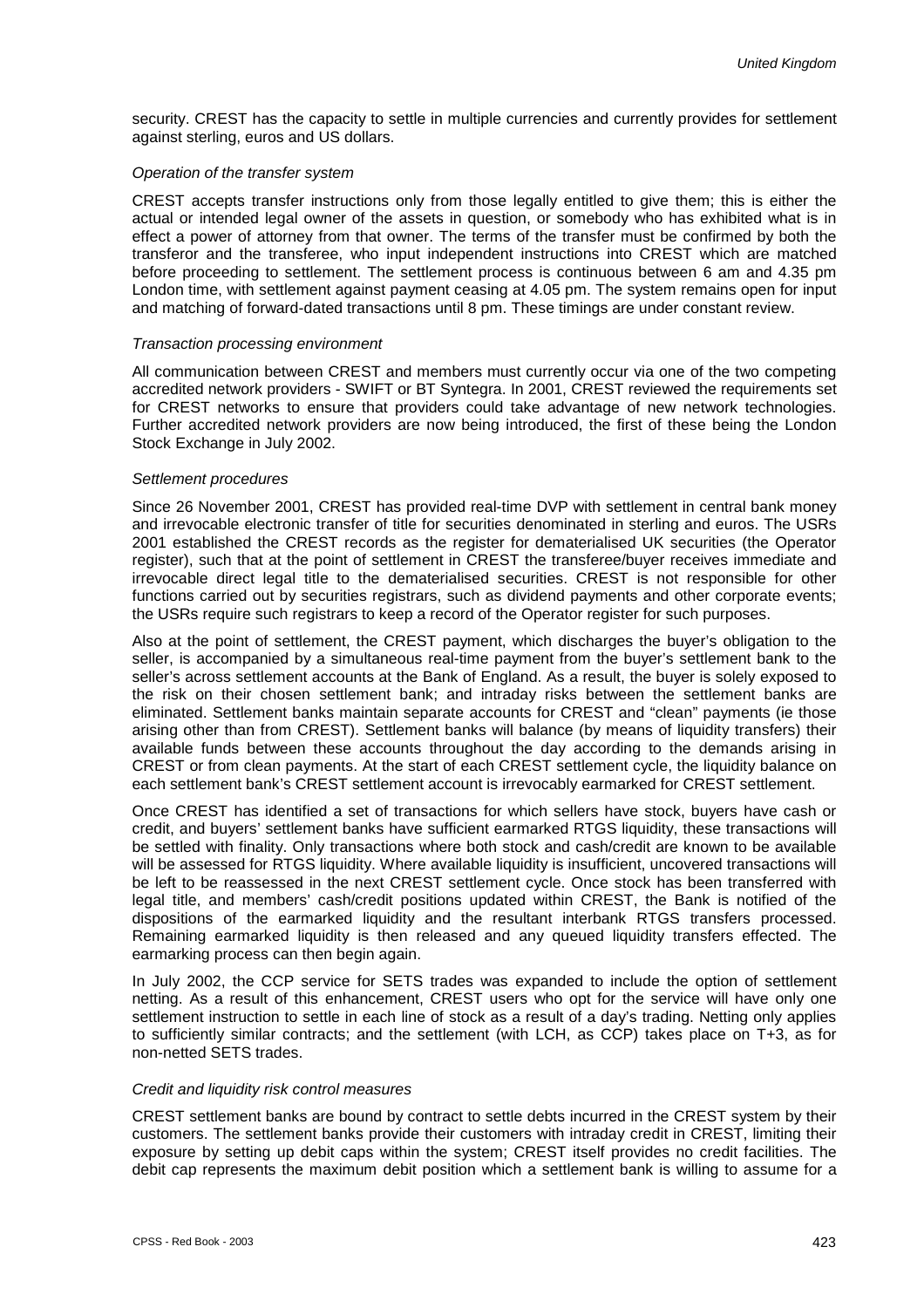given customer and is a combination of unsecured credit and credit advanced in return for charge over securities held by their customer in CREST.

To help increase the supply of liquidity available to the settlement banks intraday, CRESTCo and the Bank of England have introduced self-collateralising repo arrangements whereby a purchasing CREST member may use eligible securities (specifically UK government bonds) in the course of settlement to generate intraday sterling liquidity for its settlement bank.

## *Pricing policies*

CRESTCo sets prices to cover its costs, including the cost of capital. Users of the system have received rebates from CRESTCo in recent years.

# *4.4.2 The Central Moneymarkets Office (CMO)*

#### *Ownership and governance*

Ownership of the CMO system was transferred from the Bank of England to CRESTCo in September 1999.

#### *Regulatory status*

With the transfer of ownership to CRESTCo, the CMO system is subject to the same regulatory coverage as CREST.

#### *Participation*

Membership is open to all London money market participants subject to arrangements being made with a settlement bank to make payments on their behalf. There are currently 31 members of the CMO, which are drawn from a wide range of UK and overseas institutions. Over 200 firms also participate indirectly in the CMO through agency arrangements with CMO members.

Before joining the CMO service, each prospective member must enter into contractual agreements similar to those described in the case of CREST. CMO members have a book-entry account in their own name and make arrangements for a settlement bank to make and receive payments on their behalf for instruments transferred from and to other direct members.

#### *Transactions handled*

The CMO provides safekeeping and settlement facilities for sterling- and euro-denominated Treasury bills, local authority bills, bank bills, trade bills, bank and building society CDs and commercial paper. All of these instruments are immobilised in the CMO depository (which is operated on CRESTCo's behalf by the Bank of England), except for CDs, which are dematerialised using a contractual structure. Settlement occurs in real time by means of book-entry transfer between accounts in the CMO system.

#### *Operation of the transfer system*

Processing is continuous between 8.30 am and 4.45 pm London time, with settlement against payment finishing at 4.15 pm. Delivery of instruments is effected in real time following positive acceptance by the taker of the settlement instruction input by the giver (provided that the giver has the designated instruments on his CMO account).

#### *Transaction processing environment*

All communication between CMO members and the CMO system is by means of secure authenticated and encrypted electronic messages carried by Cable and Wireless.

#### *Settlement procedures*

Where a transaction is carried out against payment, the transfer of instruments between members simultaneously generates an instruction to the taker's settlement bank to pay the agreed amount to the giver's settlement bank. All such instructions are transmitted to the settlement banks following the payment deadline. Payment instructions generated by the CMO are not assured and may, in